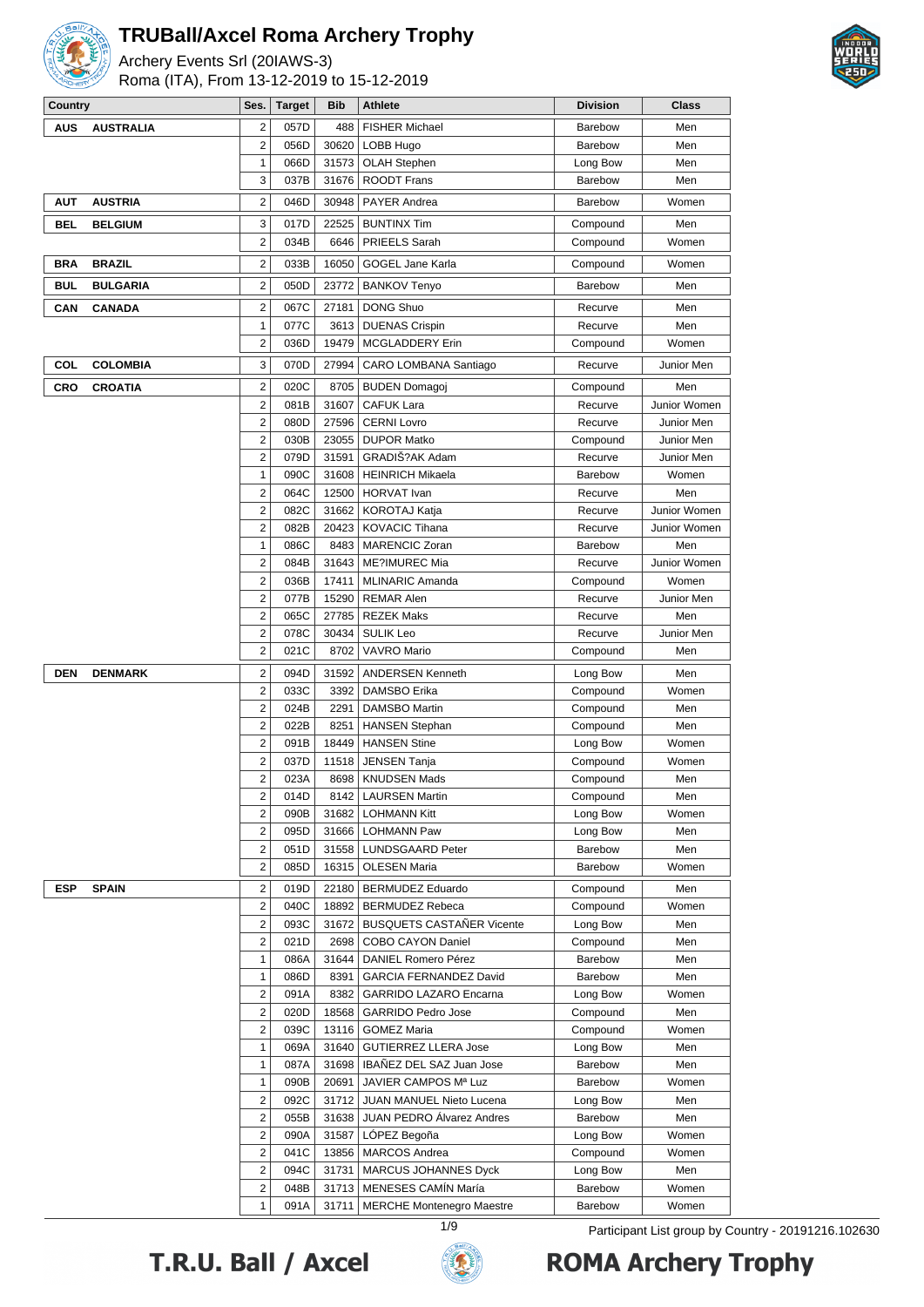

Archery Events Srl (20IAWS-3) Roma (ITA), From 13-12-2019 to 15-12-2019



| Country                            | Ses.                    | <b>Target</b> | <b>Bib</b> | Athlete                                            | <b>Division</b> | <b>Class</b> |
|------------------------------------|-------------------------|---------------|------------|----------------------------------------------------|-----------------|--------------|
| <b>ESP</b><br><b>SPAIN</b>         | 1                       | 090A          | 18445      | <b>MINYANO MIQUEL Rosa</b>                         | Barebow         | Women        |
|                                    | 3                       | 017B          | 18894      | PEREZ GONZALEZ Jesus Jacinto                       | Compound        | Men          |
|                                    | 1                       | 085A          | 31162      | PEREZ MIÑARRO Cristian                             | <b>Barebow</b>  | Men          |
|                                    | $\overline{2}$          | 053B          | 31679      | PÉREZ OLIVA Teofilo                                | <b>Barebow</b>  | Men          |
|                                    | 1                       | 087D          | 31697      | RIBATALLADA ESPASA Xavier                          | <b>Barebow</b>  | Men          |
|                                    | $\mathbf{1}$            | 085C          | 31540      | SANCHEZ TORRES Felix                               | <b>Barebow</b>  | Men          |
|                                    |                         |               |            |                                                    |                 |              |
|                                    | $\overline{2}$          | 056B          | 18444      | <b>VERA BRINGAS Cesar</b>                          | <b>Barebow</b>  | Men          |
| <b>ESTONIA</b><br>EST              | $\overline{2}$          | 035B          | 16980      | <b>HOIM Emily</b>                                  | Compound        | Women        |
|                                    | $\overline{2}$          | 043B          | 13752      | <b>JAATMA Lisell</b>                               | Compound        | Junior Women |
|                                    | 3                       | 022B          | 3403       | <b>JAATMA Robin</b>                                | Compound        | Junior Men   |
|                                    | $\mathbf 2$             | 044B          | 17640      | <b>PAAS Meeri-Marita</b>                           | Compound        | Junior Women |
|                                    | 3                       | 083C          | 6821       | <b>PARNAT Reena</b>                                | Recurve         | Women        |
| FRA<br><b>FRANCE</b>               | $\mathbf{1}$            | 080D          | 22653      | <b>ALART Margaux</b>                               | Recurve         | Women        |
|                                    | 3                       | 061B          | 18867      | <b>BOSSARD Florian</b>                             | Recurve         | Men          |
|                                    | $\overline{2}$          | 081C          | 31487      | <b>CHABROL Gabrielle</b>                           | Recurve         | Junior Women |
|                                    | 1                       | 072B          |            |                                                    | Recurve         | Men          |
|                                    |                         |               | 26699      | <b>COUTRET Stéphane</b><br><b>DELOBELLE Fabien</b> |                 | Men          |
|                                    | $\overline{2}$          | 018C          | 6958       |                                                    | Compound        |              |
|                                    | $\overline{2}$          | 017C          |            | 5682   DELOCHE Pierre-Julien                       | Compound        | Men          |
|                                    | 3                       | 062B          |            | 31483   ESCRIVA Antoine                            | Recurve         | Men          |
|                                    | $\mathbf{1}$            | 062B          | 27646      | <b>GABRION Agathe</b>                              | Compound        | Junior Women |
|                                    | $\overline{2}$          | 054B          | 31677      | <b>GODON Christophe</b>                            | <b>Barebow</b>  | Men          |
|                                    | 2                       | 094B          | 31668      | <b>GORNET Steve</b>                                | Long Bow        | Men          |
|                                    | 2                       | 037B          | 10793      | <b>HERVE Sandra</b>                                | Compound        | Women        |
|                                    | $\mathbf{1}$            | 058B          | 5154       | <b>HUMETZ Guillaume</b>                            | Compound        | Men          |
|                                    | $\mathbf{1}$            | 073B          |            | 14495   LEFRANCOIS Ianis                           | Recurve         | Men          |
|                                    | $\mathbf{1}$            | 059B          |            | 27484   LOISELET Olivier                           | Compound        | Men          |
|                                    | $\overline{2}$          | 012D          |            | 22598   METREAU Jean-François                      | Compound        | Men          |
|                                    | $\mathbf{1}$            | 060A          | 27483      | <b>NEUVEUX Joel</b>                                | Compound        | Men          |
|                                    | 3                       | 083B          | 31488      | OUDET Léa                                          | Recurve         | Women        |
|                                    | $\overline{2}$          | 019C          | 4265       | PEINEAU Sebastien                                  | Compound        | Men          |
|                                    | $\overline{2}$          | 054C          | 832994     | <b>PLATRET Laurent</b>                             | Barebow         | Men          |
|                                    | 1                       | 057B          | 26678      | <b>REITHLER Jean-François</b>                      | Compound        | Men          |
|                                    | 3                       | 019B          | 31599      | RIVOALLAN Aymeric                                  | Compound        | Men          |
|                                    | $\mathbf{1}$            | 063C          | 10803      | SALDANHA Chantal                                   | Compound        | Women        |
|                                    | $\overline{2}$          | 076B          | 31463      | <b>SELLIN Ewan</b>                                 |                 |              |
|                                    |                         |               |            |                                                    | Recurve         | Junior Men   |
|                                    | $\mathbf{1}$            | 078B          | 31544      | SIMERAY Tao                                        | Recurve         | Junior Men   |
|                                    | 1                       | 074B          |            | 28244   SIMON Jerome                               | Recurve         | Men          |
| <b>GBR</b><br><b>GREAT BRITAIN</b> | $\overline{2}$          | 024C          |            | 31556   BECKETT James                              | Compound        | Men          |
|                                    | 2                       | 089B          |            | 18859   DAVIS Emma                                 | Recurve         | Women        |
|                                    | 2                       | 061D          |            | 17858   HALL Conor                                 | Recurve         | Men          |
|                                    | $\overline{2}$          | 072D          |            | 28230   HINCKLEY Phil                              | Recurve         | Men          |
|                                    | $\overline{\mathbf{c}}$ | 062D          |            | 20467   HOLDEN Ryan                                | Recurve         | Men          |
|                                    | 2                       | 071D          |            | 22195   KELLY John                                 | Recurve         | Men          |
|                                    | 2                       | 085B          |            | 23770   LARKINS Yulia                              | Recurve         | Women        |
|                                    | 2                       | 039D          |            | 17853   NILSSON Jessica                            | Compound        | Women        |
|                                    | 2                       | 035C          |            | 3194   SARGEANT Bayley                             | Compound        | Women        |
|                                    | 2                       | 047B          |            | 31091   SEEZ Carol-Anne                            | Barebow         | Women        |
|                                    | 2                       | 050B          |            | 31595   SEEZ David                                 | Barebow         | Men          |
|                                    | 3                       | 062D          |            | 24093   SIMS Daniel                                | Recurve         | Men          |
|                                    | $\overline{c}$          | 073D          |            | 7003   WOOD Antony                                 | Recurve         | Men          |
|                                    |                         |               |            |                                                    |                 |              |
| <b>GERMANY</b><br>GER              | 3                       | 063B          |            | 26715   KUHRAU Markus                              | Recurve         | Men          |
|                                    | $\overline{c}$          | 049B          |            | 31647   KUNSTEIN Detlef                            | Barebow         | Men          |
|                                    | $\overline{\mathbf{c}}$ | 045B          |            | 31729   KUNSTEIN Martina                           | Barebow         | Women        |
|                                    | $\overline{\mathbf{c}}$ | 062C          |            | 17485   MAIER Johannes                             | Recurve         | Men          |
|                                    | 2                       | 063C          |            | 7200   MAYR Camilo                                 | Recurve         | Men          |
|                                    | $\mathbf{1}$            | 077B          |            | 26736   POTSCH Jörg                                | Recurve         | Men          |
|                                    | $\overline{\mathbf{c}}$ | 060C          | 13105      | <b>WIESER Felix</b>                                | Recurve         | Men          |
| <b>GREECE</b><br>GRE               | 2                       | 049D          |            | 31721   KORMPETIS Aris                             | Barebow         | Men          |
|                                    | 3                       | 014D          |            | 9091   KOSTOPOULOS Athanasios                      | Compound        | Men          |
|                                    | 3                       | 035B          |            | 31579   KOULIS Paul                                | Barebow         | Men          |
|                                    | 3                       | 033C          |            | 31598   KOUNTOURI Paraskevi-Christina              | Barebow         | Women        |
|                                    |                         |               |            |                                                    |                 |              |

T.R.U. Ball / Axcel



2/9 Participant List group by Country - 20191216.102630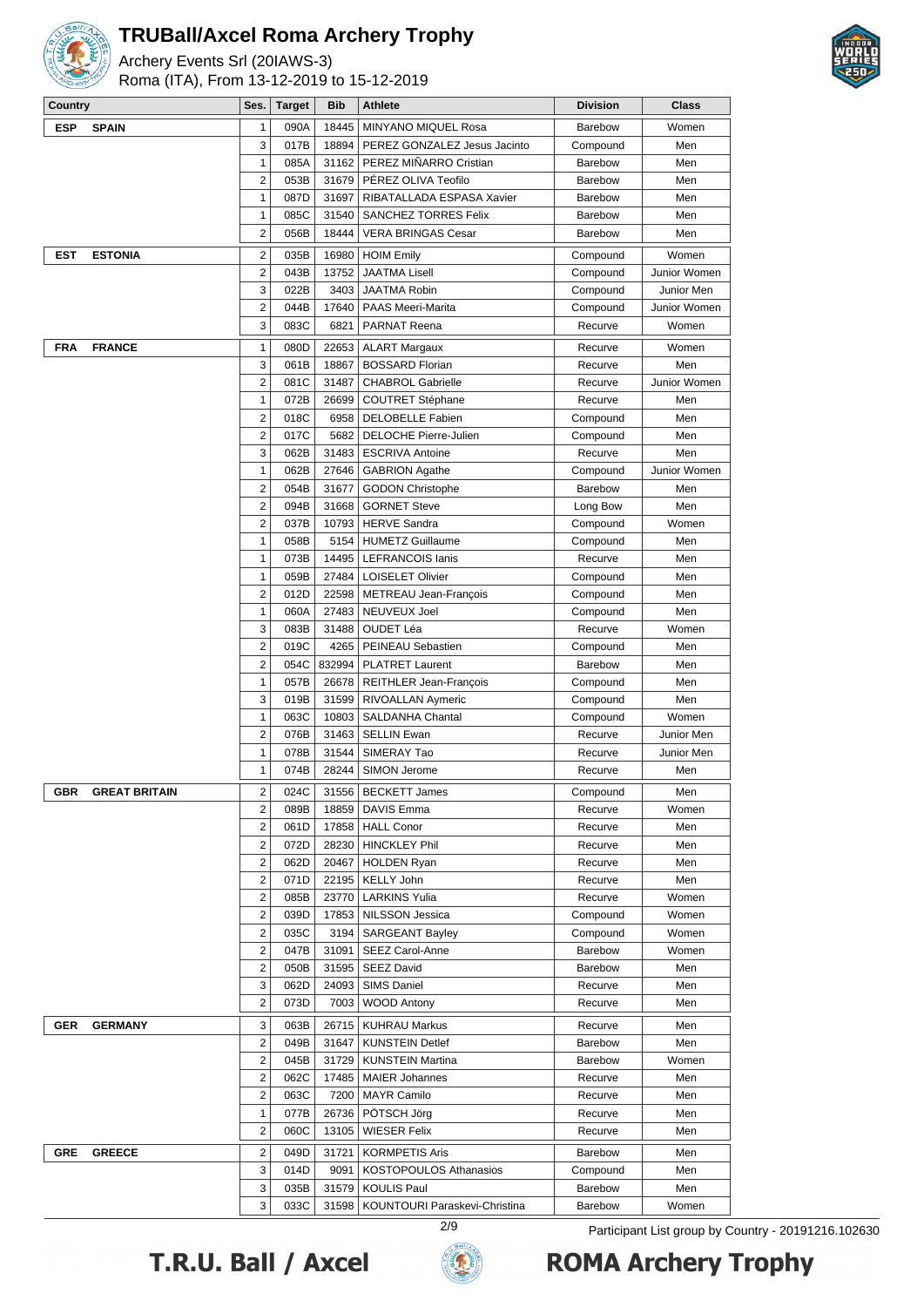

Archery Events Srl (20IAWS-3) Roma (ITA), From 13-12-2019 to 15-12-2019



| Country    |                         | Ses.                    | Target       | Bib           | Athlete                                         | <b>Division</b>           | Class        |
|------------|-------------------------|-------------------------|--------------|---------------|-------------------------------------------------|---------------------------|--------------|
| <b>GRE</b> | <b>GREECE</b>           | 3                       | 013D         | 15618         | <b>KROAZIE Kyriakos</b>                         | Compound                  | Men          |
|            |                         | 2                       | 058D         | 31601         | PAPALEXANDRAKIS Emmanouil-Charalampos           | <b>Barebow</b>            | Men          |
|            |                         | 3                       | 072D         | 27538         | <b>THEMELIS Filippos-Georgios</b>               | Recurve                   | Junior Men   |
|            |                         | 2                       | 031B         | 20037         | ZANTIOTIS - CHATZOUDAS Ioannis                  | Compound                  | Junior Men   |
| HKG        | <b>HONG KONG, CHINA</b> | 3                       | 038D         | 31715         | ZHOU Ce                                         | Barebow                   | Men          |
| <b>HUN</b> | <b>HUNGARY</b>          | 3                       | 016B         | 12666         | <b>OROSZ Viktor</b>                             | Compound                  | Men          |
| INA        | <b>INDONESIA</b>        | 3                       | 037D         | 14646         | <b>DAHAM Amzar Marzuki</b>                      | Barebow                   | Men          |
| <b>IRL</b> | <b>IRELAND</b>          | $\overline{2}$          | 042B         | 31553         | <b>BATHE Christina</b>                          | Compound                  | Women        |
|            |                         | 2                       | 068C         | 22190         | <b>DALTON Derek</b>                             | Recurve                   | Men          |
|            |                         | 3                       | 015B         | 24038         | O'CONNOR Alan                                   | Compound                  | Men          |
|            |                         | 2                       | 047D         | 17625         | O'CONNOR Orla                                   | <b>Barebow</b>            | Women        |
|            |                         | 3                       | 033B         | 24037         | O'CONNOR Sharon                                 | Barebow                   | Women        |
|            |                         | 3                       | 039D         | 31727         | POPOV Marin                                     | Long Bow                  | Men          |
|            |                         | $\overline{2}$          | 026C         | 12028         | ROGERS MACRUAIDHRI Eamon                        | Compound                  | Men          |
|            |                         | 2                       | 041B         | 12570         | ROGERS MHICRUAIDHRI Deirdre                     | Compound                  | Women        |
|            |                         | 3                       | 032B         | 17593         | <b>TWOMEY Sarah</b>                             | <b>Barebow</b>            | Women        |
| IRQ        | <b>IRAQ</b>             | 1                       | 060B         | 12018         | AL DAGHMAN Eshaaq                               | Compound                  | Men          |
|            |                         | 1                       | 064C         | 12014         | ALMASHHADANI Fatimah                            | Compound                  | Women        |
| ITA        | <b>ITALY</b>            | 2                       | 029C         | 20001         | <b>ABBATI Giovanni</b>                          | Compound                  | Junior Men   |
|            |                         | 1                       | 072D         | 6949          | <b>ALBERINI Emanuele</b>                        | Recurve                   | Men          |
|            |                         | 3                       | 014B         | 31624         | <b>ALESSI Antonio</b>                           | Compound                  | Men          |
|            |                         | 3                       | 036C         | 31692         | <b>ALOE Antonio</b>                             | <b>Barebow</b>            | Men          |
|            |                         | $\overline{2}$          | 058A         | 31717         | <b>AMABILE Fabio</b>                            | <b>Barebow</b>            | Men          |
|            |                         | 3                       | 072C         | 31545         | <b>AMICI Carlo</b>                              | Recurve                   | Junior Men   |
|            |                         | $\overline{2}$          | 033A         | 5797          | ANASTASIO Anastasia                             | Compound                  | Women        |
|            |                         | 2                       | 084D         | 27208         | <b>ANDREETTA Giulia Claudia</b>                 | Recurve                   | Junior Women |
|            |                         | 3                       | 081A         | 15084         | <b>ANDREOLI Tatiana</b>                         | Recurve                   | Women        |
|            |                         | 1                       | 066B         | 31597         | <b>ANGELETTI Francesco</b>                      | Long Bow                  | Men          |
|            |                         | 3                       | 061A         | 31725         | <b>ARENA Alessandro</b>                         | Recurve                   | Men          |
|            |                         | 3                       | 061C         | 31684         | <b>ARENA</b> Ignazio                            | Recurve                   | Men          |
|            |                         | 2                       | 076C         | 27234         | ARNO Andrea                                     | Recurve                   | Junior Men   |
|            |                         | 3                       | 037A         | 31680         | <b>ASTOLFI Andrea</b>                           | Barebow                   | Men          |
|            |                         | 3                       | 083A         | 11415         | <b>BALDELLI Laura</b>                           | Recurve                   | Women        |
|            |                         | $\mathbf{1}$            | 069B         |               | 31626   BALDINI Paolo                           | Long Bow                  | Men          |
|            |                         | 3                       | 024C         | 22576         | <b>BALDO Elisa</b>                              | Compound                  | Women        |
|            |                         | 3                       | 073C         | 27153         | <b>BALSAMO Matteo</b>                           | Recurve                   | Junior Men   |
|            |                         | 3                       | 035A         | 31687         | <b>BANELLI Massimiliano</b>                     | Barebow                   | Men          |
|            |                         | 3                       | 040D         |               | 31670   BARDUCCI Gianni                         | Long Bow                  | Men          |
|            |                         | 1                       | 070B         | 8499          | <b>BASSI</b> luana                              | Long Bow                  | Women        |
|            |                         | 3                       | 023D         | 20004         | <b>BAZZICHETTO Elisa</b>                        | Compound                  | Junior Women |
|            |                         | 2                       | 070A         | 31632         | <b>BECATTINI Niccolò</b>                        | Recurve                   | Men          |
|            |                         | 3                       | 012A         | 3791          | <b>BECCARI Franco</b>                           | Compound                  | Men          |
|            |                         | 3                       | 039C         |               | 533   BELLOTTI Daniele                          | Barebow                   | Men          |
|            |                         | 3                       | 012C         | 22181         | <b>BERNARDINI Carlo</b>                         | Compound                  | Men          |
|            |                         | 3                       | 036A         | 8503          | <b>BERTI Ferruccio</b>                          | Barebow                   | Men          |
|            |                         | 3                       | 058A         | 22813         | <b>BERTOLINO Andrea</b>                         | Recurve                   | Men          |
|            |                         | 2<br>2                  | 095A         | 31568<br>9148 | <b>BIANCHI Giuseppe</b><br><b>BOARI Lucilla</b> | Long Bow                  | Men          |
|            |                         | 2                       | 088C<br>055A | 31657         | <b>BOCCARA Massimo</b>                          | Recurve<br><b>Barebow</b> | Women<br>Men |
|            |                         | 2                       | 048D         | 31661         | <b>BOCCARA Valeria</b>                          | <b>Barebow</b>            | Women        |
|            |                         | $\overline{\mathbf{c}}$ | 084C         | 23626         | <b>BOCCARDI Michela</b>                         | Recurve                   | Junior Women |
|            |                         | $\overline{2}$          | 073B         | 31701         | <b>BOCCIALONI Marco</b>                         | Recurve                   | Men          |
|            |                         | 3                       | 071A         | 27108         | <b>BOGETTI Fabio</b>                            | Recurve                   | Junior Men   |
|            |                         | $\overline{2}$          | 031A         | 3546          | <b>BOGGIATTO Alex</b>                           | Compound                  | Junior Men   |
|            |                         | 3                       | 023C         | 31172         | <b>BOMBARDA Michelle Maria</b>                  | Compound                  | Junior Women |
|            |                         | 3                       | 011A         | 27231         | <b>BONCORI Alessandro</b>                       | Compound                  | Men          |
|            |                         | 3                       | 009A         | 27094         | <b>BORRUSO Arcangelo</b>                        | Compound                  | Men          |
|            |                         | 2                       | 021B         | 31723         | <b>BOSCHETTI Riccardo</b>                       | Compound                  | Men          |
|            |                         | 3                       | 038C         | 31575         | <b>BRAGLIA Daniele</b>                          | Barebow                   | Men          |
|            |                         | 3                       | 035C         | 31650         | <b>BRESCIA Francesco</b>                        | Barebow                   | Men          |
|            |                         | 3                       | 021C         | 23265         | <b>BRUNELLO Antonio</b>                         | Compound                  | Junior Men   |

T.R.U. Ball / Axcel



3/9 Participant List group by Country - 20191216.102630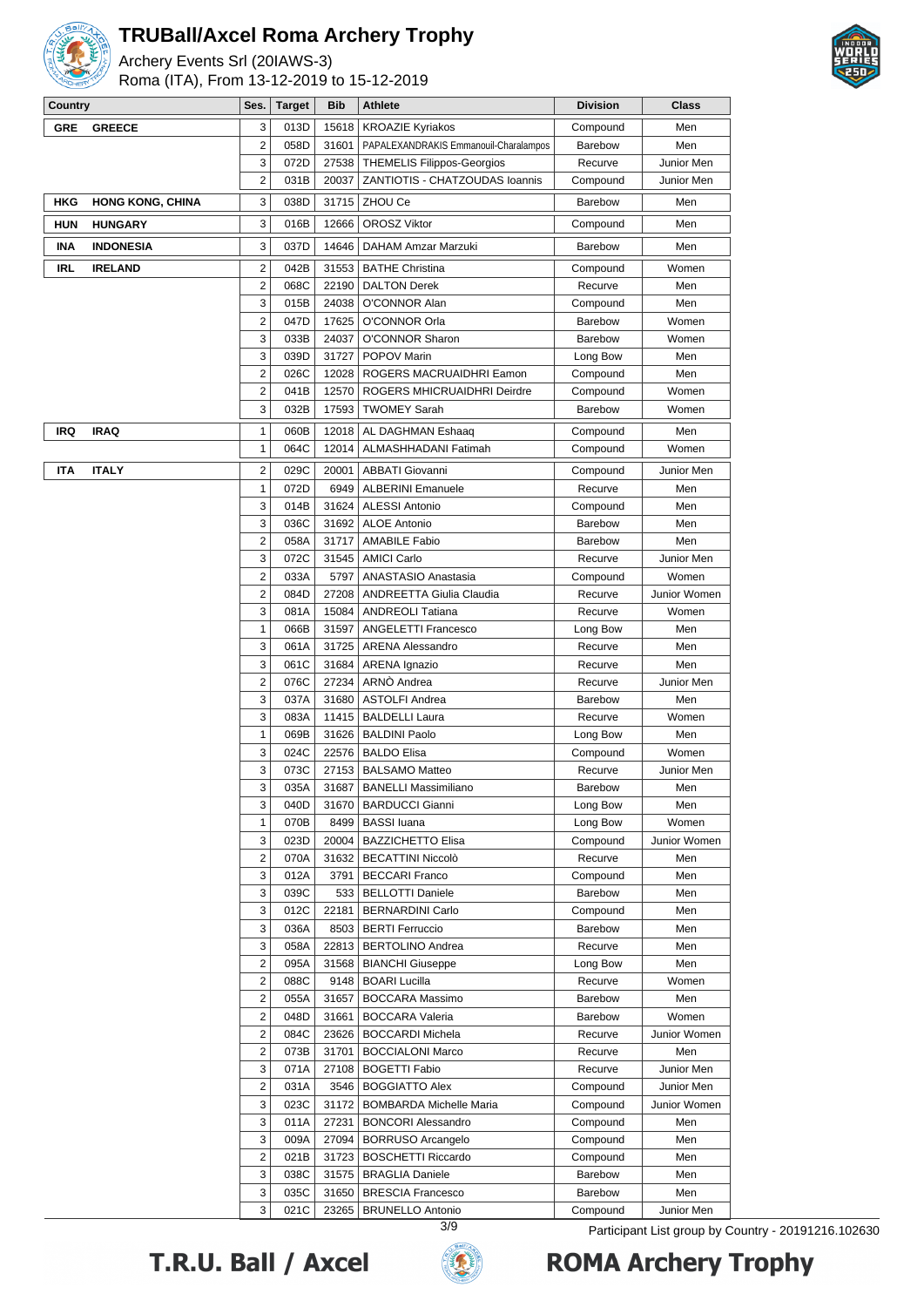

Archery Events Srl (20IAWS-3) Roma (ITA), From 13-12-2019 to 15-12-2019



| Country<br>Ses.<br><b>Target</b><br><b>Bib</b><br>Athlete<br><b>Division</b><br><b>Class</b><br><b>ITALY</b><br>3<br>014C<br><b>BRUNO Marco</b><br><b>ITA</b><br>27416<br>Men<br>Compound<br>$\overline{2}$<br>020A<br><b>BUSSOTTI Alessandro</b><br>Men<br>31730<br>Compound<br>2<br><b>CALDARELLI Lorenzo</b><br>075C<br>31535<br>Recurve<br>$\overline{2}$<br>015B<br><b>CAMBIOTTI Andrea</b><br>31600<br>Compound<br>Men<br>3<br>040A<br>31683<br>CAMPOBASSO Marcello<br>Men<br><b>Barebow</b><br>$\overline{2}$<br>025A<br>Men<br>12908<br><b>CANCELLI Giampaolo</b><br>Compound<br>$\overline{2}$<br>029A<br>31615<br><b>CANTELMO Nicolo</b><br>Compound<br>2<br>028A<br>12396<br><b>CAPPELLOTTO Enrico</b><br>Compound<br>Men<br>3<br>032A<br>31543<br><b>CARAMUSCIA Sara</b><br>Barebow<br>3<br>27240<br>076C<br><b>CARDUCCI Giorgia</b><br>Recurve<br>$\overline{2}$<br>Men<br>017B<br>31590<br><b>CAROSATI Roberto</b><br>Compound<br>$\overline{2}$<br>Men<br>066A<br>12191<br><b>CARUSO Paolo</b><br>Recurve<br>2<br>31571<br>031C<br><b>CASTAGNA Samuele</b><br>Compound<br>$\overline{2}$<br>014A<br>11949<br>CASTOLDI Lorenzo<br>Men<br>Compound<br>$\overline{2}$<br>050A<br>31646<br>CAVALLETTI Carlo<br>Men<br>Barebow<br>$\overline{2}$<br>085C<br>27098<br><b>CENEDESE Sabrina</b><br>Recurve<br>Women<br>3<br>068A<br>27173<br><b>CHIA Pietro</b><br>Men<br>Recurve<br>2<br>038D<br>27146<br>CHIARA Romboli<br>Women<br>Compound<br>2<br>24219<br>060A<br>CIPRO Pasquale Roberto<br>Recurve<br>Men<br>$\mathbf{1}$<br>066A<br>31718<br><b>COCCHI Umberto</b><br>Men<br>Long Bow<br>$\mathbf{1}$<br><b>COEREZZA Elisa Ester</b><br>081C<br>3543<br>Recurve<br>2<br>057C<br>31678<br><b>COLANTONIO Giancarlo</b><br>Barebow<br>Men<br>$\overline{2}$<br>086A<br>27204<br><b>COMPAGNUCCI Claudia</b><br>Women<br>Recurve<br>3<br>011B<br>31702<br><b>COSTA Giancarlo</b><br>Compound<br>Men<br>3<br>021A<br>31667<br><b>COVRE Leonardo</b><br>Compound<br>$\overline{2}$<br>31559<br>038A<br><b>CROCIONI Tiziana</b><br>Women<br>Compound<br>$\overline{2}$<br>016B<br>1309<br>D'ALESSANDRO Andrea<br>Men<br>Compound<br>3<br>010C<br>27086<br>D'AMICO Roberto<br>Compound<br>Men<br>2<br>013B<br>31673<br>D'AURIA Gerardo<br>Compound<br>Men<br>$\mathbf{1}$<br>081A<br>27145<br><b>D'ERRICO Alessia</b><br>Recurve<br>1<br>072C<br>27143<br>D'ERRICO Vincenzo<br>Recurve<br>Men<br>1<br>057A<br>31728<br><b>DALSASS Daniele</b><br>Men<br>Compound<br>3<br>022D<br>23628<br>DE ANGELI Valentino<br>Compound<br>$\overline{2}$<br>052A<br>31654<br>DE MARNI Emanuele<br>Men<br><b>Barebow</b><br>3<br>31709<br>063A<br>DE NISCO Andrea<br>Men<br>Recurve<br>3<br>070A<br>31636<br>DE PETRA Lorenzo<br>Recurve<br>3<br>019C<br>23267<br>DE VENUTO Paolo<br>Compound<br>Men<br>$\overline{2}$<br>053C<br>31625<br>DE VIVO Giuseppe<br>Men<br>Barebow<br>3<br>27174   DEL CASTELLO Andrea Carlo<br>058C<br>Recurve<br>Men<br>2<br>015A<br>DELLA STUA Valerio<br>15083<br>Compound<br>Men<br>3<br>074A<br>31617<br><b>DEZANI Simone</b><br>Recurve<br>2<br>DI GIUSEPPE Francesco<br>071B<br>31732<br>Recurve<br>Men<br>2<br>012B<br>27129<br>DI LAZZARO Valerio<br>Men<br>Compound<br>3<br>018A<br>1398<br>DI MICHELE Luigi<br>Compound<br>Men<br>3<br>037C<br>28235<br>DI NARDO Alessandro<br>Barebow<br>Men<br>2<br>011B<br>27203<br>DI NATALE Fabio<br>Compound<br>Men<br>3<br>080C<br>3787<br>DI PASQUALE Carla<br>Recurve<br>3<br>016C<br>27209<br>DI PATRIZI Daniele<br>Compound<br>Men<br>1<br>082C<br>27250<br>DI SILVESTRO Margherita<br>Recurve<br>3<br>072B<br>31554<br><b>DIGNANI Luca</b><br>Recurve<br>3<br>082A<br><b>DONATO Denise</b><br>31603<br>Recurve<br>3<br>063C<br>31706<br><b>DURANTE Renzo</b><br>Recurve<br>Men<br>3<br>066A<br>27221<br><b>FABI Franco</b><br>Men<br>Recurve<br>3<br>069C<br>3547<br><b>FABRIZZI Federico</b><br>Recurve<br>27254<br>2<br>018B<br><b>FAENZI Francesco</b><br>Compound<br>Men<br><b>FALCHI Yuri</b><br>2<br>094A<br>31621<br>Long Bow<br>Men<br>2<br>080C<br>31704<br><b>FALCIANI Gioele</b><br>Recurve<br>$\mathbf{1}$<br>12889<br>068C<br><b>FALETTI Giuliano</b><br>Long Bow<br>Men<br>1<br>058C<br>31642<br><b>FILIPPELLI Francesco</b><br>Men<br>Compound<br>3<br>025C<br><b>FINESSI Monica</b><br>Compound<br>8493<br>Women | $\sim$ | $1.01104$ , $1.171$ , $1.10111$ , $10.12$ , $12.10$ , $10.10$ |  |  |              |
|-------------------------------------------------------------------------------------------------------------------------------------------------------------------------------------------------------------------------------------------------------------------------------------------------------------------------------------------------------------------------------------------------------------------------------------------------------------------------------------------------------------------------------------------------------------------------------------------------------------------------------------------------------------------------------------------------------------------------------------------------------------------------------------------------------------------------------------------------------------------------------------------------------------------------------------------------------------------------------------------------------------------------------------------------------------------------------------------------------------------------------------------------------------------------------------------------------------------------------------------------------------------------------------------------------------------------------------------------------------------------------------------------------------------------------------------------------------------------------------------------------------------------------------------------------------------------------------------------------------------------------------------------------------------------------------------------------------------------------------------------------------------------------------------------------------------------------------------------------------------------------------------------------------------------------------------------------------------------------------------------------------------------------------------------------------------------------------------------------------------------------------------------------------------------------------------------------------------------------------------------------------------------------------------------------------------------------------------------------------------------------------------------------------------------------------------------------------------------------------------------------------------------------------------------------------------------------------------------------------------------------------------------------------------------------------------------------------------------------------------------------------------------------------------------------------------------------------------------------------------------------------------------------------------------------------------------------------------------------------------------------------------------------------------------------------------------------------------------------------------------------------------------------------------------------------------------------------------------------------------------------------------------------------------------------------------------------------------------------------------------------------------------------------------------------------------------------------------------------------------------------------------------------------------------------------------------------------------------------------------------------------------------------------------------------------------------------------------------------------------------------------------------------------------------------------------------------------------------------------------------------------------------------------------------------------------------------------------------------------------------------------------------------------------------------------------------------------------------------------------------------------------------------------------------------------------------------------------------------------------------------------------------------------------------------------|--------|---------------------------------------------------------------|--|--|--------------|
|                                                                                                                                                                                                                                                                                                                                                                                                                                                                                                                                                                                                                                                                                                                                                                                                                                                                                                                                                                                                                                                                                                                                                                                                                                                                                                                                                                                                                                                                                                                                                                                                                                                                                                                                                                                                                                                                                                                                                                                                                                                                                                                                                                                                                                                                                                                                                                                                                                                                                                                                                                                                                                                                                                                                                                                                                                                                                                                                                                                                                                                                                                                                                                                                                                                                                                                                                                                                                                                                                                                                                                                                                                                                                                                                                                                                                                                                                                                                                                                                                                                                                                                                                                                                                                                                                                             |        |                                                               |  |  |              |
|                                                                                                                                                                                                                                                                                                                                                                                                                                                                                                                                                                                                                                                                                                                                                                                                                                                                                                                                                                                                                                                                                                                                                                                                                                                                                                                                                                                                                                                                                                                                                                                                                                                                                                                                                                                                                                                                                                                                                                                                                                                                                                                                                                                                                                                                                                                                                                                                                                                                                                                                                                                                                                                                                                                                                                                                                                                                                                                                                                                                                                                                                                                                                                                                                                                                                                                                                                                                                                                                                                                                                                                                                                                                                                                                                                                                                                                                                                                                                                                                                                                                                                                                                                                                                                                                                                             |        |                                                               |  |  |              |
|                                                                                                                                                                                                                                                                                                                                                                                                                                                                                                                                                                                                                                                                                                                                                                                                                                                                                                                                                                                                                                                                                                                                                                                                                                                                                                                                                                                                                                                                                                                                                                                                                                                                                                                                                                                                                                                                                                                                                                                                                                                                                                                                                                                                                                                                                                                                                                                                                                                                                                                                                                                                                                                                                                                                                                                                                                                                                                                                                                                                                                                                                                                                                                                                                                                                                                                                                                                                                                                                                                                                                                                                                                                                                                                                                                                                                                                                                                                                                                                                                                                                                                                                                                                                                                                                                                             |        |                                                               |  |  |              |
|                                                                                                                                                                                                                                                                                                                                                                                                                                                                                                                                                                                                                                                                                                                                                                                                                                                                                                                                                                                                                                                                                                                                                                                                                                                                                                                                                                                                                                                                                                                                                                                                                                                                                                                                                                                                                                                                                                                                                                                                                                                                                                                                                                                                                                                                                                                                                                                                                                                                                                                                                                                                                                                                                                                                                                                                                                                                                                                                                                                                                                                                                                                                                                                                                                                                                                                                                                                                                                                                                                                                                                                                                                                                                                                                                                                                                                                                                                                                                                                                                                                                                                                                                                                                                                                                                                             |        |                                                               |  |  | Junior Men   |
|                                                                                                                                                                                                                                                                                                                                                                                                                                                                                                                                                                                                                                                                                                                                                                                                                                                                                                                                                                                                                                                                                                                                                                                                                                                                                                                                                                                                                                                                                                                                                                                                                                                                                                                                                                                                                                                                                                                                                                                                                                                                                                                                                                                                                                                                                                                                                                                                                                                                                                                                                                                                                                                                                                                                                                                                                                                                                                                                                                                                                                                                                                                                                                                                                                                                                                                                                                                                                                                                                                                                                                                                                                                                                                                                                                                                                                                                                                                                                                                                                                                                                                                                                                                                                                                                                                             |        |                                                               |  |  |              |
|                                                                                                                                                                                                                                                                                                                                                                                                                                                                                                                                                                                                                                                                                                                                                                                                                                                                                                                                                                                                                                                                                                                                                                                                                                                                                                                                                                                                                                                                                                                                                                                                                                                                                                                                                                                                                                                                                                                                                                                                                                                                                                                                                                                                                                                                                                                                                                                                                                                                                                                                                                                                                                                                                                                                                                                                                                                                                                                                                                                                                                                                                                                                                                                                                                                                                                                                                                                                                                                                                                                                                                                                                                                                                                                                                                                                                                                                                                                                                                                                                                                                                                                                                                                                                                                                                                             |        |                                                               |  |  |              |
|                                                                                                                                                                                                                                                                                                                                                                                                                                                                                                                                                                                                                                                                                                                                                                                                                                                                                                                                                                                                                                                                                                                                                                                                                                                                                                                                                                                                                                                                                                                                                                                                                                                                                                                                                                                                                                                                                                                                                                                                                                                                                                                                                                                                                                                                                                                                                                                                                                                                                                                                                                                                                                                                                                                                                                                                                                                                                                                                                                                                                                                                                                                                                                                                                                                                                                                                                                                                                                                                                                                                                                                                                                                                                                                                                                                                                                                                                                                                                                                                                                                                                                                                                                                                                                                                                                             |        |                                                               |  |  |              |
|                                                                                                                                                                                                                                                                                                                                                                                                                                                                                                                                                                                                                                                                                                                                                                                                                                                                                                                                                                                                                                                                                                                                                                                                                                                                                                                                                                                                                                                                                                                                                                                                                                                                                                                                                                                                                                                                                                                                                                                                                                                                                                                                                                                                                                                                                                                                                                                                                                                                                                                                                                                                                                                                                                                                                                                                                                                                                                                                                                                                                                                                                                                                                                                                                                                                                                                                                                                                                                                                                                                                                                                                                                                                                                                                                                                                                                                                                                                                                                                                                                                                                                                                                                                                                                                                                                             |        |                                                               |  |  | Junior Men   |
|                                                                                                                                                                                                                                                                                                                                                                                                                                                                                                                                                                                                                                                                                                                                                                                                                                                                                                                                                                                                                                                                                                                                                                                                                                                                                                                                                                                                                                                                                                                                                                                                                                                                                                                                                                                                                                                                                                                                                                                                                                                                                                                                                                                                                                                                                                                                                                                                                                                                                                                                                                                                                                                                                                                                                                                                                                                                                                                                                                                                                                                                                                                                                                                                                                                                                                                                                                                                                                                                                                                                                                                                                                                                                                                                                                                                                                                                                                                                                                                                                                                                                                                                                                                                                                                                                                             |        |                                                               |  |  |              |
|                                                                                                                                                                                                                                                                                                                                                                                                                                                                                                                                                                                                                                                                                                                                                                                                                                                                                                                                                                                                                                                                                                                                                                                                                                                                                                                                                                                                                                                                                                                                                                                                                                                                                                                                                                                                                                                                                                                                                                                                                                                                                                                                                                                                                                                                                                                                                                                                                                                                                                                                                                                                                                                                                                                                                                                                                                                                                                                                                                                                                                                                                                                                                                                                                                                                                                                                                                                                                                                                                                                                                                                                                                                                                                                                                                                                                                                                                                                                                                                                                                                                                                                                                                                                                                                                                                             |        |                                                               |  |  | Women        |
|                                                                                                                                                                                                                                                                                                                                                                                                                                                                                                                                                                                                                                                                                                                                                                                                                                                                                                                                                                                                                                                                                                                                                                                                                                                                                                                                                                                                                                                                                                                                                                                                                                                                                                                                                                                                                                                                                                                                                                                                                                                                                                                                                                                                                                                                                                                                                                                                                                                                                                                                                                                                                                                                                                                                                                                                                                                                                                                                                                                                                                                                                                                                                                                                                                                                                                                                                                                                                                                                                                                                                                                                                                                                                                                                                                                                                                                                                                                                                                                                                                                                                                                                                                                                                                                                                                             |        |                                                               |  |  | Junior Women |
|                                                                                                                                                                                                                                                                                                                                                                                                                                                                                                                                                                                                                                                                                                                                                                                                                                                                                                                                                                                                                                                                                                                                                                                                                                                                                                                                                                                                                                                                                                                                                                                                                                                                                                                                                                                                                                                                                                                                                                                                                                                                                                                                                                                                                                                                                                                                                                                                                                                                                                                                                                                                                                                                                                                                                                                                                                                                                                                                                                                                                                                                                                                                                                                                                                                                                                                                                                                                                                                                                                                                                                                                                                                                                                                                                                                                                                                                                                                                                                                                                                                                                                                                                                                                                                                                                                             |        |                                                               |  |  |              |
|                                                                                                                                                                                                                                                                                                                                                                                                                                                                                                                                                                                                                                                                                                                                                                                                                                                                                                                                                                                                                                                                                                                                                                                                                                                                                                                                                                                                                                                                                                                                                                                                                                                                                                                                                                                                                                                                                                                                                                                                                                                                                                                                                                                                                                                                                                                                                                                                                                                                                                                                                                                                                                                                                                                                                                                                                                                                                                                                                                                                                                                                                                                                                                                                                                                                                                                                                                                                                                                                                                                                                                                                                                                                                                                                                                                                                                                                                                                                                                                                                                                                                                                                                                                                                                                                                                             |        |                                                               |  |  |              |
|                                                                                                                                                                                                                                                                                                                                                                                                                                                                                                                                                                                                                                                                                                                                                                                                                                                                                                                                                                                                                                                                                                                                                                                                                                                                                                                                                                                                                                                                                                                                                                                                                                                                                                                                                                                                                                                                                                                                                                                                                                                                                                                                                                                                                                                                                                                                                                                                                                                                                                                                                                                                                                                                                                                                                                                                                                                                                                                                                                                                                                                                                                                                                                                                                                                                                                                                                                                                                                                                                                                                                                                                                                                                                                                                                                                                                                                                                                                                                                                                                                                                                                                                                                                                                                                                                                             |        |                                                               |  |  | Junior Men   |
|                                                                                                                                                                                                                                                                                                                                                                                                                                                                                                                                                                                                                                                                                                                                                                                                                                                                                                                                                                                                                                                                                                                                                                                                                                                                                                                                                                                                                                                                                                                                                                                                                                                                                                                                                                                                                                                                                                                                                                                                                                                                                                                                                                                                                                                                                                                                                                                                                                                                                                                                                                                                                                                                                                                                                                                                                                                                                                                                                                                                                                                                                                                                                                                                                                                                                                                                                                                                                                                                                                                                                                                                                                                                                                                                                                                                                                                                                                                                                                                                                                                                                                                                                                                                                                                                                                             |        |                                                               |  |  |              |
|                                                                                                                                                                                                                                                                                                                                                                                                                                                                                                                                                                                                                                                                                                                                                                                                                                                                                                                                                                                                                                                                                                                                                                                                                                                                                                                                                                                                                                                                                                                                                                                                                                                                                                                                                                                                                                                                                                                                                                                                                                                                                                                                                                                                                                                                                                                                                                                                                                                                                                                                                                                                                                                                                                                                                                                                                                                                                                                                                                                                                                                                                                                                                                                                                                                                                                                                                                                                                                                                                                                                                                                                                                                                                                                                                                                                                                                                                                                                                                                                                                                                                                                                                                                                                                                                                                             |        |                                                               |  |  |              |
|                                                                                                                                                                                                                                                                                                                                                                                                                                                                                                                                                                                                                                                                                                                                                                                                                                                                                                                                                                                                                                                                                                                                                                                                                                                                                                                                                                                                                                                                                                                                                                                                                                                                                                                                                                                                                                                                                                                                                                                                                                                                                                                                                                                                                                                                                                                                                                                                                                                                                                                                                                                                                                                                                                                                                                                                                                                                                                                                                                                                                                                                                                                                                                                                                                                                                                                                                                                                                                                                                                                                                                                                                                                                                                                                                                                                                                                                                                                                                                                                                                                                                                                                                                                                                                                                                                             |        |                                                               |  |  |              |
|                                                                                                                                                                                                                                                                                                                                                                                                                                                                                                                                                                                                                                                                                                                                                                                                                                                                                                                                                                                                                                                                                                                                                                                                                                                                                                                                                                                                                                                                                                                                                                                                                                                                                                                                                                                                                                                                                                                                                                                                                                                                                                                                                                                                                                                                                                                                                                                                                                                                                                                                                                                                                                                                                                                                                                                                                                                                                                                                                                                                                                                                                                                                                                                                                                                                                                                                                                                                                                                                                                                                                                                                                                                                                                                                                                                                                                                                                                                                                                                                                                                                                                                                                                                                                                                                                                             |        |                                                               |  |  |              |
|                                                                                                                                                                                                                                                                                                                                                                                                                                                                                                                                                                                                                                                                                                                                                                                                                                                                                                                                                                                                                                                                                                                                                                                                                                                                                                                                                                                                                                                                                                                                                                                                                                                                                                                                                                                                                                                                                                                                                                                                                                                                                                                                                                                                                                                                                                                                                                                                                                                                                                                                                                                                                                                                                                                                                                                                                                                                                                                                                                                                                                                                                                                                                                                                                                                                                                                                                                                                                                                                                                                                                                                                                                                                                                                                                                                                                                                                                                                                                                                                                                                                                                                                                                                                                                                                                                             |        |                                                               |  |  |              |
|                                                                                                                                                                                                                                                                                                                                                                                                                                                                                                                                                                                                                                                                                                                                                                                                                                                                                                                                                                                                                                                                                                                                                                                                                                                                                                                                                                                                                                                                                                                                                                                                                                                                                                                                                                                                                                                                                                                                                                                                                                                                                                                                                                                                                                                                                                                                                                                                                                                                                                                                                                                                                                                                                                                                                                                                                                                                                                                                                                                                                                                                                                                                                                                                                                                                                                                                                                                                                                                                                                                                                                                                                                                                                                                                                                                                                                                                                                                                                                                                                                                                                                                                                                                                                                                                                                             |        |                                                               |  |  |              |
|                                                                                                                                                                                                                                                                                                                                                                                                                                                                                                                                                                                                                                                                                                                                                                                                                                                                                                                                                                                                                                                                                                                                                                                                                                                                                                                                                                                                                                                                                                                                                                                                                                                                                                                                                                                                                                                                                                                                                                                                                                                                                                                                                                                                                                                                                                                                                                                                                                                                                                                                                                                                                                                                                                                                                                                                                                                                                                                                                                                                                                                                                                                                                                                                                                                                                                                                                                                                                                                                                                                                                                                                                                                                                                                                                                                                                                                                                                                                                                                                                                                                                                                                                                                                                                                                                                             |        |                                                               |  |  |              |
|                                                                                                                                                                                                                                                                                                                                                                                                                                                                                                                                                                                                                                                                                                                                                                                                                                                                                                                                                                                                                                                                                                                                                                                                                                                                                                                                                                                                                                                                                                                                                                                                                                                                                                                                                                                                                                                                                                                                                                                                                                                                                                                                                                                                                                                                                                                                                                                                                                                                                                                                                                                                                                                                                                                                                                                                                                                                                                                                                                                                                                                                                                                                                                                                                                                                                                                                                                                                                                                                                                                                                                                                                                                                                                                                                                                                                                                                                                                                                                                                                                                                                                                                                                                                                                                                                                             |        |                                                               |  |  | Junior Women |
|                                                                                                                                                                                                                                                                                                                                                                                                                                                                                                                                                                                                                                                                                                                                                                                                                                                                                                                                                                                                                                                                                                                                                                                                                                                                                                                                                                                                                                                                                                                                                                                                                                                                                                                                                                                                                                                                                                                                                                                                                                                                                                                                                                                                                                                                                                                                                                                                                                                                                                                                                                                                                                                                                                                                                                                                                                                                                                                                                                                                                                                                                                                                                                                                                                                                                                                                                                                                                                                                                                                                                                                                                                                                                                                                                                                                                                                                                                                                                                                                                                                                                                                                                                                                                                                                                                             |        |                                                               |  |  |              |
|                                                                                                                                                                                                                                                                                                                                                                                                                                                                                                                                                                                                                                                                                                                                                                                                                                                                                                                                                                                                                                                                                                                                                                                                                                                                                                                                                                                                                                                                                                                                                                                                                                                                                                                                                                                                                                                                                                                                                                                                                                                                                                                                                                                                                                                                                                                                                                                                                                                                                                                                                                                                                                                                                                                                                                                                                                                                                                                                                                                                                                                                                                                                                                                                                                                                                                                                                                                                                                                                                                                                                                                                                                                                                                                                                                                                                                                                                                                                                                                                                                                                                                                                                                                                                                                                                                             |        |                                                               |  |  |              |
|                                                                                                                                                                                                                                                                                                                                                                                                                                                                                                                                                                                                                                                                                                                                                                                                                                                                                                                                                                                                                                                                                                                                                                                                                                                                                                                                                                                                                                                                                                                                                                                                                                                                                                                                                                                                                                                                                                                                                                                                                                                                                                                                                                                                                                                                                                                                                                                                                                                                                                                                                                                                                                                                                                                                                                                                                                                                                                                                                                                                                                                                                                                                                                                                                                                                                                                                                                                                                                                                                                                                                                                                                                                                                                                                                                                                                                                                                                                                                                                                                                                                                                                                                                                                                                                                                                             |        |                                                               |  |  |              |
|                                                                                                                                                                                                                                                                                                                                                                                                                                                                                                                                                                                                                                                                                                                                                                                                                                                                                                                                                                                                                                                                                                                                                                                                                                                                                                                                                                                                                                                                                                                                                                                                                                                                                                                                                                                                                                                                                                                                                                                                                                                                                                                                                                                                                                                                                                                                                                                                                                                                                                                                                                                                                                                                                                                                                                                                                                                                                                                                                                                                                                                                                                                                                                                                                                                                                                                                                                                                                                                                                                                                                                                                                                                                                                                                                                                                                                                                                                                                                                                                                                                                                                                                                                                                                                                                                                             |        |                                                               |  |  | Junior Men   |
|                                                                                                                                                                                                                                                                                                                                                                                                                                                                                                                                                                                                                                                                                                                                                                                                                                                                                                                                                                                                                                                                                                                                                                                                                                                                                                                                                                                                                                                                                                                                                                                                                                                                                                                                                                                                                                                                                                                                                                                                                                                                                                                                                                                                                                                                                                                                                                                                                                                                                                                                                                                                                                                                                                                                                                                                                                                                                                                                                                                                                                                                                                                                                                                                                                                                                                                                                                                                                                                                                                                                                                                                                                                                                                                                                                                                                                                                                                                                                                                                                                                                                                                                                                                                                                                                                                             |        |                                                               |  |  |              |
|                                                                                                                                                                                                                                                                                                                                                                                                                                                                                                                                                                                                                                                                                                                                                                                                                                                                                                                                                                                                                                                                                                                                                                                                                                                                                                                                                                                                                                                                                                                                                                                                                                                                                                                                                                                                                                                                                                                                                                                                                                                                                                                                                                                                                                                                                                                                                                                                                                                                                                                                                                                                                                                                                                                                                                                                                                                                                                                                                                                                                                                                                                                                                                                                                                                                                                                                                                                                                                                                                                                                                                                                                                                                                                                                                                                                                                                                                                                                                                                                                                                                                                                                                                                                                                                                                                             |        |                                                               |  |  |              |
|                                                                                                                                                                                                                                                                                                                                                                                                                                                                                                                                                                                                                                                                                                                                                                                                                                                                                                                                                                                                                                                                                                                                                                                                                                                                                                                                                                                                                                                                                                                                                                                                                                                                                                                                                                                                                                                                                                                                                                                                                                                                                                                                                                                                                                                                                                                                                                                                                                                                                                                                                                                                                                                                                                                                                                                                                                                                                                                                                                                                                                                                                                                                                                                                                                                                                                                                                                                                                                                                                                                                                                                                                                                                                                                                                                                                                                                                                                                                                                                                                                                                                                                                                                                                                                                                                                             |        |                                                               |  |  |              |
|                                                                                                                                                                                                                                                                                                                                                                                                                                                                                                                                                                                                                                                                                                                                                                                                                                                                                                                                                                                                                                                                                                                                                                                                                                                                                                                                                                                                                                                                                                                                                                                                                                                                                                                                                                                                                                                                                                                                                                                                                                                                                                                                                                                                                                                                                                                                                                                                                                                                                                                                                                                                                                                                                                                                                                                                                                                                                                                                                                                                                                                                                                                                                                                                                                                                                                                                                                                                                                                                                                                                                                                                                                                                                                                                                                                                                                                                                                                                                                                                                                                                                                                                                                                                                                                                                                             |        |                                                               |  |  |              |
|                                                                                                                                                                                                                                                                                                                                                                                                                                                                                                                                                                                                                                                                                                                                                                                                                                                                                                                                                                                                                                                                                                                                                                                                                                                                                                                                                                                                                                                                                                                                                                                                                                                                                                                                                                                                                                                                                                                                                                                                                                                                                                                                                                                                                                                                                                                                                                                                                                                                                                                                                                                                                                                                                                                                                                                                                                                                                                                                                                                                                                                                                                                                                                                                                                                                                                                                                                                                                                                                                                                                                                                                                                                                                                                                                                                                                                                                                                                                                                                                                                                                                                                                                                                                                                                                                                             |        |                                                               |  |  | Junior Women |
|                                                                                                                                                                                                                                                                                                                                                                                                                                                                                                                                                                                                                                                                                                                                                                                                                                                                                                                                                                                                                                                                                                                                                                                                                                                                                                                                                                                                                                                                                                                                                                                                                                                                                                                                                                                                                                                                                                                                                                                                                                                                                                                                                                                                                                                                                                                                                                                                                                                                                                                                                                                                                                                                                                                                                                                                                                                                                                                                                                                                                                                                                                                                                                                                                                                                                                                                                                                                                                                                                                                                                                                                                                                                                                                                                                                                                                                                                                                                                                                                                                                                                                                                                                                                                                                                                                             |        |                                                               |  |  |              |
|                                                                                                                                                                                                                                                                                                                                                                                                                                                                                                                                                                                                                                                                                                                                                                                                                                                                                                                                                                                                                                                                                                                                                                                                                                                                                                                                                                                                                                                                                                                                                                                                                                                                                                                                                                                                                                                                                                                                                                                                                                                                                                                                                                                                                                                                                                                                                                                                                                                                                                                                                                                                                                                                                                                                                                                                                                                                                                                                                                                                                                                                                                                                                                                                                                                                                                                                                                                                                                                                                                                                                                                                                                                                                                                                                                                                                                                                                                                                                                                                                                                                                                                                                                                                                                                                                                             |        |                                                               |  |  |              |
|                                                                                                                                                                                                                                                                                                                                                                                                                                                                                                                                                                                                                                                                                                                                                                                                                                                                                                                                                                                                                                                                                                                                                                                                                                                                                                                                                                                                                                                                                                                                                                                                                                                                                                                                                                                                                                                                                                                                                                                                                                                                                                                                                                                                                                                                                                                                                                                                                                                                                                                                                                                                                                                                                                                                                                                                                                                                                                                                                                                                                                                                                                                                                                                                                                                                                                                                                                                                                                                                                                                                                                                                                                                                                                                                                                                                                                                                                                                                                                                                                                                                                                                                                                                                                                                                                                             |        |                                                               |  |  | Junior Men   |
|                                                                                                                                                                                                                                                                                                                                                                                                                                                                                                                                                                                                                                                                                                                                                                                                                                                                                                                                                                                                                                                                                                                                                                                                                                                                                                                                                                                                                                                                                                                                                                                                                                                                                                                                                                                                                                                                                                                                                                                                                                                                                                                                                                                                                                                                                                                                                                                                                                                                                                                                                                                                                                                                                                                                                                                                                                                                                                                                                                                                                                                                                                                                                                                                                                                                                                                                                                                                                                                                                                                                                                                                                                                                                                                                                                                                                                                                                                                                                                                                                                                                                                                                                                                                                                                                                                             |        |                                                               |  |  |              |
|                                                                                                                                                                                                                                                                                                                                                                                                                                                                                                                                                                                                                                                                                                                                                                                                                                                                                                                                                                                                                                                                                                                                                                                                                                                                                                                                                                                                                                                                                                                                                                                                                                                                                                                                                                                                                                                                                                                                                                                                                                                                                                                                                                                                                                                                                                                                                                                                                                                                                                                                                                                                                                                                                                                                                                                                                                                                                                                                                                                                                                                                                                                                                                                                                                                                                                                                                                                                                                                                                                                                                                                                                                                                                                                                                                                                                                                                                                                                                                                                                                                                                                                                                                                                                                                                                                             |        |                                                               |  |  |              |
|                                                                                                                                                                                                                                                                                                                                                                                                                                                                                                                                                                                                                                                                                                                                                                                                                                                                                                                                                                                                                                                                                                                                                                                                                                                                                                                                                                                                                                                                                                                                                                                                                                                                                                                                                                                                                                                                                                                                                                                                                                                                                                                                                                                                                                                                                                                                                                                                                                                                                                                                                                                                                                                                                                                                                                                                                                                                                                                                                                                                                                                                                                                                                                                                                                                                                                                                                                                                                                                                                                                                                                                                                                                                                                                                                                                                                                                                                                                                                                                                                                                                                                                                                                                                                                                                                                             |        |                                                               |  |  | Junior Men   |
|                                                                                                                                                                                                                                                                                                                                                                                                                                                                                                                                                                                                                                                                                                                                                                                                                                                                                                                                                                                                                                                                                                                                                                                                                                                                                                                                                                                                                                                                                                                                                                                                                                                                                                                                                                                                                                                                                                                                                                                                                                                                                                                                                                                                                                                                                                                                                                                                                                                                                                                                                                                                                                                                                                                                                                                                                                                                                                                                                                                                                                                                                                                                                                                                                                                                                                                                                                                                                                                                                                                                                                                                                                                                                                                                                                                                                                                                                                                                                                                                                                                                                                                                                                                                                                                                                                             |        |                                                               |  |  |              |
|                                                                                                                                                                                                                                                                                                                                                                                                                                                                                                                                                                                                                                                                                                                                                                                                                                                                                                                                                                                                                                                                                                                                                                                                                                                                                                                                                                                                                                                                                                                                                                                                                                                                                                                                                                                                                                                                                                                                                                                                                                                                                                                                                                                                                                                                                                                                                                                                                                                                                                                                                                                                                                                                                                                                                                                                                                                                                                                                                                                                                                                                                                                                                                                                                                                                                                                                                                                                                                                                                                                                                                                                                                                                                                                                                                                                                                                                                                                                                                                                                                                                                                                                                                                                                                                                                                             |        |                                                               |  |  |              |
|                                                                                                                                                                                                                                                                                                                                                                                                                                                                                                                                                                                                                                                                                                                                                                                                                                                                                                                                                                                                                                                                                                                                                                                                                                                                                                                                                                                                                                                                                                                                                                                                                                                                                                                                                                                                                                                                                                                                                                                                                                                                                                                                                                                                                                                                                                                                                                                                                                                                                                                                                                                                                                                                                                                                                                                                                                                                                                                                                                                                                                                                                                                                                                                                                                                                                                                                                                                                                                                                                                                                                                                                                                                                                                                                                                                                                                                                                                                                                                                                                                                                                                                                                                                                                                                                                                             |        |                                                               |  |  |              |
|                                                                                                                                                                                                                                                                                                                                                                                                                                                                                                                                                                                                                                                                                                                                                                                                                                                                                                                                                                                                                                                                                                                                                                                                                                                                                                                                                                                                                                                                                                                                                                                                                                                                                                                                                                                                                                                                                                                                                                                                                                                                                                                                                                                                                                                                                                                                                                                                                                                                                                                                                                                                                                                                                                                                                                                                                                                                                                                                                                                                                                                                                                                                                                                                                                                                                                                                                                                                                                                                                                                                                                                                                                                                                                                                                                                                                                                                                                                                                                                                                                                                                                                                                                                                                                                                                                             |        |                                                               |  |  |              |
|                                                                                                                                                                                                                                                                                                                                                                                                                                                                                                                                                                                                                                                                                                                                                                                                                                                                                                                                                                                                                                                                                                                                                                                                                                                                                                                                                                                                                                                                                                                                                                                                                                                                                                                                                                                                                                                                                                                                                                                                                                                                                                                                                                                                                                                                                                                                                                                                                                                                                                                                                                                                                                                                                                                                                                                                                                                                                                                                                                                                                                                                                                                                                                                                                                                                                                                                                                                                                                                                                                                                                                                                                                                                                                                                                                                                                                                                                                                                                                                                                                                                                                                                                                                                                                                                                                             |        |                                                               |  |  | Junior Men   |
|                                                                                                                                                                                                                                                                                                                                                                                                                                                                                                                                                                                                                                                                                                                                                                                                                                                                                                                                                                                                                                                                                                                                                                                                                                                                                                                                                                                                                                                                                                                                                                                                                                                                                                                                                                                                                                                                                                                                                                                                                                                                                                                                                                                                                                                                                                                                                                                                                                                                                                                                                                                                                                                                                                                                                                                                                                                                                                                                                                                                                                                                                                                                                                                                                                                                                                                                                                                                                                                                                                                                                                                                                                                                                                                                                                                                                                                                                                                                                                                                                                                                                                                                                                                                                                                                                                             |        |                                                               |  |  |              |
|                                                                                                                                                                                                                                                                                                                                                                                                                                                                                                                                                                                                                                                                                                                                                                                                                                                                                                                                                                                                                                                                                                                                                                                                                                                                                                                                                                                                                                                                                                                                                                                                                                                                                                                                                                                                                                                                                                                                                                                                                                                                                                                                                                                                                                                                                                                                                                                                                                                                                                                                                                                                                                                                                                                                                                                                                                                                                                                                                                                                                                                                                                                                                                                                                                                                                                                                                                                                                                                                                                                                                                                                                                                                                                                                                                                                                                                                                                                                                                                                                                                                                                                                                                                                                                                                                                             |        |                                                               |  |  |              |
|                                                                                                                                                                                                                                                                                                                                                                                                                                                                                                                                                                                                                                                                                                                                                                                                                                                                                                                                                                                                                                                                                                                                                                                                                                                                                                                                                                                                                                                                                                                                                                                                                                                                                                                                                                                                                                                                                                                                                                                                                                                                                                                                                                                                                                                                                                                                                                                                                                                                                                                                                                                                                                                                                                                                                                                                                                                                                                                                                                                                                                                                                                                                                                                                                                                                                                                                                                                                                                                                                                                                                                                                                                                                                                                                                                                                                                                                                                                                                                                                                                                                                                                                                                                                                                                                                                             |        |                                                               |  |  |              |
|                                                                                                                                                                                                                                                                                                                                                                                                                                                                                                                                                                                                                                                                                                                                                                                                                                                                                                                                                                                                                                                                                                                                                                                                                                                                                                                                                                                                                                                                                                                                                                                                                                                                                                                                                                                                                                                                                                                                                                                                                                                                                                                                                                                                                                                                                                                                                                                                                                                                                                                                                                                                                                                                                                                                                                                                                                                                                                                                                                                                                                                                                                                                                                                                                                                                                                                                                                                                                                                                                                                                                                                                                                                                                                                                                                                                                                                                                                                                                                                                                                                                                                                                                                                                                                                                                                             |        |                                                               |  |  |              |
|                                                                                                                                                                                                                                                                                                                                                                                                                                                                                                                                                                                                                                                                                                                                                                                                                                                                                                                                                                                                                                                                                                                                                                                                                                                                                                                                                                                                                                                                                                                                                                                                                                                                                                                                                                                                                                                                                                                                                                                                                                                                                                                                                                                                                                                                                                                                                                                                                                                                                                                                                                                                                                                                                                                                                                                                                                                                                                                                                                                                                                                                                                                                                                                                                                                                                                                                                                                                                                                                                                                                                                                                                                                                                                                                                                                                                                                                                                                                                                                                                                                                                                                                                                                                                                                                                                             |        |                                                               |  |  |              |
|                                                                                                                                                                                                                                                                                                                                                                                                                                                                                                                                                                                                                                                                                                                                                                                                                                                                                                                                                                                                                                                                                                                                                                                                                                                                                                                                                                                                                                                                                                                                                                                                                                                                                                                                                                                                                                                                                                                                                                                                                                                                                                                                                                                                                                                                                                                                                                                                                                                                                                                                                                                                                                                                                                                                                                                                                                                                                                                                                                                                                                                                                                                                                                                                                                                                                                                                                                                                                                                                                                                                                                                                                                                                                                                                                                                                                                                                                                                                                                                                                                                                                                                                                                                                                                                                                                             |        |                                                               |  |  | Women        |
|                                                                                                                                                                                                                                                                                                                                                                                                                                                                                                                                                                                                                                                                                                                                                                                                                                                                                                                                                                                                                                                                                                                                                                                                                                                                                                                                                                                                                                                                                                                                                                                                                                                                                                                                                                                                                                                                                                                                                                                                                                                                                                                                                                                                                                                                                                                                                                                                                                                                                                                                                                                                                                                                                                                                                                                                                                                                                                                                                                                                                                                                                                                                                                                                                                                                                                                                                                                                                                                                                                                                                                                                                                                                                                                                                                                                                                                                                                                                                                                                                                                                                                                                                                                                                                                                                                             |        |                                                               |  |  |              |
|                                                                                                                                                                                                                                                                                                                                                                                                                                                                                                                                                                                                                                                                                                                                                                                                                                                                                                                                                                                                                                                                                                                                                                                                                                                                                                                                                                                                                                                                                                                                                                                                                                                                                                                                                                                                                                                                                                                                                                                                                                                                                                                                                                                                                                                                                                                                                                                                                                                                                                                                                                                                                                                                                                                                                                                                                                                                                                                                                                                                                                                                                                                                                                                                                                                                                                                                                                                                                                                                                                                                                                                                                                                                                                                                                                                                                                                                                                                                                                                                                                                                                                                                                                                                                                                                                                             |        |                                                               |  |  | Junior Women |
|                                                                                                                                                                                                                                                                                                                                                                                                                                                                                                                                                                                                                                                                                                                                                                                                                                                                                                                                                                                                                                                                                                                                                                                                                                                                                                                                                                                                                                                                                                                                                                                                                                                                                                                                                                                                                                                                                                                                                                                                                                                                                                                                                                                                                                                                                                                                                                                                                                                                                                                                                                                                                                                                                                                                                                                                                                                                                                                                                                                                                                                                                                                                                                                                                                                                                                                                                                                                                                                                                                                                                                                                                                                                                                                                                                                                                                                                                                                                                                                                                                                                                                                                                                                                                                                                                                             |        |                                                               |  |  | Junior Men   |
|                                                                                                                                                                                                                                                                                                                                                                                                                                                                                                                                                                                                                                                                                                                                                                                                                                                                                                                                                                                                                                                                                                                                                                                                                                                                                                                                                                                                                                                                                                                                                                                                                                                                                                                                                                                                                                                                                                                                                                                                                                                                                                                                                                                                                                                                                                                                                                                                                                                                                                                                                                                                                                                                                                                                                                                                                                                                                                                                                                                                                                                                                                                                                                                                                                                                                                                                                                                                                                                                                                                                                                                                                                                                                                                                                                                                                                                                                                                                                                                                                                                                                                                                                                                                                                                                                                             |        |                                                               |  |  | Women        |
|                                                                                                                                                                                                                                                                                                                                                                                                                                                                                                                                                                                                                                                                                                                                                                                                                                                                                                                                                                                                                                                                                                                                                                                                                                                                                                                                                                                                                                                                                                                                                                                                                                                                                                                                                                                                                                                                                                                                                                                                                                                                                                                                                                                                                                                                                                                                                                                                                                                                                                                                                                                                                                                                                                                                                                                                                                                                                                                                                                                                                                                                                                                                                                                                                                                                                                                                                                                                                                                                                                                                                                                                                                                                                                                                                                                                                                                                                                                                                                                                                                                                                                                                                                                                                                                                                                             |        |                                                               |  |  |              |
|                                                                                                                                                                                                                                                                                                                                                                                                                                                                                                                                                                                                                                                                                                                                                                                                                                                                                                                                                                                                                                                                                                                                                                                                                                                                                                                                                                                                                                                                                                                                                                                                                                                                                                                                                                                                                                                                                                                                                                                                                                                                                                                                                                                                                                                                                                                                                                                                                                                                                                                                                                                                                                                                                                                                                                                                                                                                                                                                                                                                                                                                                                                                                                                                                                                                                                                                                                                                                                                                                                                                                                                                                                                                                                                                                                                                                                                                                                                                                                                                                                                                                                                                                                                                                                                                                                             |        |                                                               |  |  |              |
|                                                                                                                                                                                                                                                                                                                                                                                                                                                                                                                                                                                                                                                                                                                                                                                                                                                                                                                                                                                                                                                                                                                                                                                                                                                                                                                                                                                                                                                                                                                                                                                                                                                                                                                                                                                                                                                                                                                                                                                                                                                                                                                                                                                                                                                                                                                                                                                                                                                                                                                                                                                                                                                                                                                                                                                                                                                                                                                                                                                                                                                                                                                                                                                                                                                                                                                                                                                                                                                                                                                                                                                                                                                                                                                                                                                                                                                                                                                                                                                                                                                                                                                                                                                                                                                                                                             |        |                                                               |  |  | Junior Men   |
|                                                                                                                                                                                                                                                                                                                                                                                                                                                                                                                                                                                                                                                                                                                                                                                                                                                                                                                                                                                                                                                                                                                                                                                                                                                                                                                                                                                                                                                                                                                                                                                                                                                                                                                                                                                                                                                                                                                                                                                                                                                                                                                                                                                                                                                                                                                                                                                                                                                                                                                                                                                                                                                                                                                                                                                                                                                                                                                                                                                                                                                                                                                                                                                                                                                                                                                                                                                                                                                                                                                                                                                                                                                                                                                                                                                                                                                                                                                                                                                                                                                                                                                                                                                                                                                                                                             |        |                                                               |  |  |              |
|                                                                                                                                                                                                                                                                                                                                                                                                                                                                                                                                                                                                                                                                                                                                                                                                                                                                                                                                                                                                                                                                                                                                                                                                                                                                                                                                                                                                                                                                                                                                                                                                                                                                                                                                                                                                                                                                                                                                                                                                                                                                                                                                                                                                                                                                                                                                                                                                                                                                                                                                                                                                                                                                                                                                                                                                                                                                                                                                                                                                                                                                                                                                                                                                                                                                                                                                                                                                                                                                                                                                                                                                                                                                                                                                                                                                                                                                                                                                                                                                                                                                                                                                                                                                                                                                                                             |        |                                                               |  |  |              |
|                                                                                                                                                                                                                                                                                                                                                                                                                                                                                                                                                                                                                                                                                                                                                                                                                                                                                                                                                                                                                                                                                                                                                                                                                                                                                                                                                                                                                                                                                                                                                                                                                                                                                                                                                                                                                                                                                                                                                                                                                                                                                                                                                                                                                                                                                                                                                                                                                                                                                                                                                                                                                                                                                                                                                                                                                                                                                                                                                                                                                                                                                                                                                                                                                                                                                                                                                                                                                                                                                                                                                                                                                                                                                                                                                                                                                                                                                                                                                                                                                                                                                                                                                                                                                                                                                                             |        |                                                               |  |  | Junior Men   |
|                                                                                                                                                                                                                                                                                                                                                                                                                                                                                                                                                                                                                                                                                                                                                                                                                                                                                                                                                                                                                                                                                                                                                                                                                                                                                                                                                                                                                                                                                                                                                                                                                                                                                                                                                                                                                                                                                                                                                                                                                                                                                                                                                                                                                                                                                                                                                                                                                                                                                                                                                                                                                                                                                                                                                                                                                                                                                                                                                                                                                                                                                                                                                                                                                                                                                                                                                                                                                                                                                                                                                                                                                                                                                                                                                                                                                                                                                                                                                                                                                                                                                                                                                                                                                                                                                                             |        |                                                               |  |  |              |
|                                                                                                                                                                                                                                                                                                                                                                                                                                                                                                                                                                                                                                                                                                                                                                                                                                                                                                                                                                                                                                                                                                                                                                                                                                                                                                                                                                                                                                                                                                                                                                                                                                                                                                                                                                                                                                                                                                                                                                                                                                                                                                                                                                                                                                                                                                                                                                                                                                                                                                                                                                                                                                                                                                                                                                                                                                                                                                                                                                                                                                                                                                                                                                                                                                                                                                                                                                                                                                                                                                                                                                                                                                                                                                                                                                                                                                                                                                                                                                                                                                                                                                                                                                                                                                                                                                             |        |                                                               |  |  |              |
|                                                                                                                                                                                                                                                                                                                                                                                                                                                                                                                                                                                                                                                                                                                                                                                                                                                                                                                                                                                                                                                                                                                                                                                                                                                                                                                                                                                                                                                                                                                                                                                                                                                                                                                                                                                                                                                                                                                                                                                                                                                                                                                                                                                                                                                                                                                                                                                                                                                                                                                                                                                                                                                                                                                                                                                                                                                                                                                                                                                                                                                                                                                                                                                                                                                                                                                                                                                                                                                                                                                                                                                                                                                                                                                                                                                                                                                                                                                                                                                                                                                                                                                                                                                                                                                                                                             |        |                                                               |  |  |              |
| 3<br><b>FOCACCI Elvira</b><br>077A<br>27120<br>Recurve                                                                                                                                                                                                                                                                                                                                                                                                                                                                                                                                                                                                                                                                                                                                                                                                                                                                                                                                                                                                                                                                                                                                                                                                                                                                                                                                                                                                                                                                                                                                                                                                                                                                                                                                                                                                                                                                                                                                                                                                                                                                                                                                                                                                                                                                                                                                                                                                                                                                                                                                                                                                                                                                                                                                                                                                                                                                                                                                                                                                                                                                                                                                                                                                                                                                                                                                                                                                                                                                                                                                                                                                                                                                                                                                                                                                                                                                                                                                                                                                                                                                                                                                                                                                                                                      |        |                                                               |  |  | Junior Women |
| $\overline{2}$<br>31695<br>062A<br><b>FORIA Marcello</b><br>Men<br>Recurve                                                                                                                                                                                                                                                                                                                                                                                                                                                                                                                                                                                                                                                                                                                                                                                                                                                                                                                                                                                                                                                                                                                                                                                                                                                                                                                                                                                                                                                                                                                                                                                                                                                                                                                                                                                                                                                                                                                                                                                                                                                                                                                                                                                                                                                                                                                                                                                                                                                                                                                                                                                                                                                                                                                                                                                                                                                                                                                                                                                                                                                                                                                                                                                                                                                                                                                                                                                                                                                                                                                                                                                                                                                                                                                                                                                                                                                                                                                                                                                                                                                                                                                                                                                                                                  |        |                                                               |  |  |              |

T.R.U. Ball / Axcel



4/9 Participant List group by Country - 20191216.102630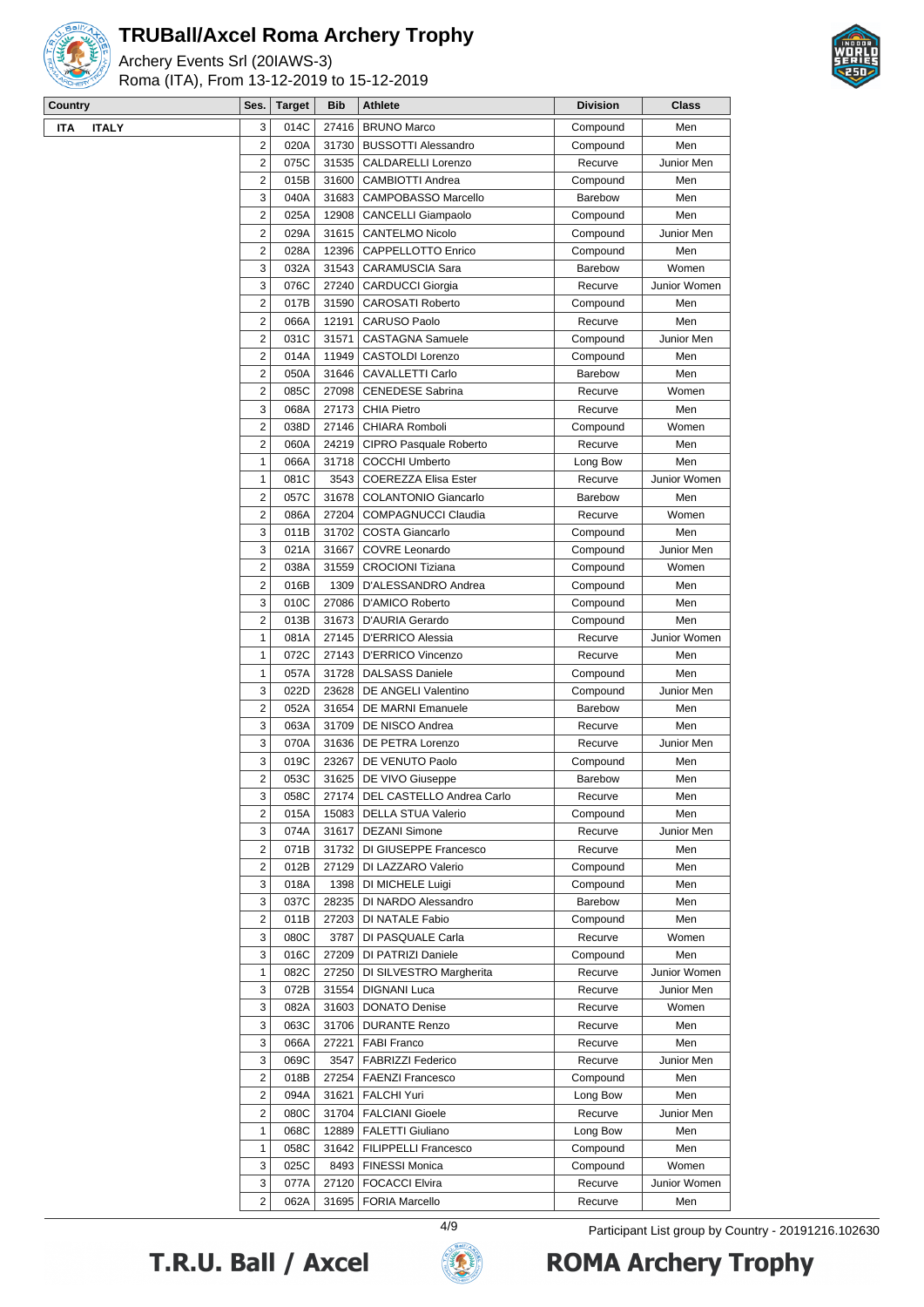

Archery Events Srl (20IAWS-3) Roma (ITA), From 13-12-2019 to 15-12-2019



| $\cdots$                   |                     |               |            |                                                     |                 |              |
|----------------------------|---------------------|---------------|------------|-----------------------------------------------------|-----------------|--------------|
| Country                    | Ses.                | <b>Target</b> | <b>Bib</b> | Athlete                                             | <b>Division</b> | <b>Class</b> |
| <b>ITALY</b><br><b>ITA</b> | 2                   | 032A          | 31669      | <b>FORIA Massimo</b>                                | Compound        | Junior Men   |
|                            | $\overline{2}$      | 042A          | 433        | <b>FRANCHINI Irene</b>                              | Compound        | Women        |
|                            | 2                   | 072A          | 379        | <b>FRANGILLI Michele</b>                            | Recurve         | Men          |
|                            | 3                   | 058D          | 31560      | GALASSO Claudio                                     | Recurve         | Men          |
|                            | 3                   | 064A          | 1069       | <b>GALIAZZO Marco</b>                               | Recurve         | Men          |
|                            | $\overline{2}$      | 059A          | 31539      | GALIAZZO Roberto                                    | Recurve         | Men          |
|                            | $\overline{2}$      | 046C          | 31602      | <b>GANDOLFI Jenni</b>                               | <b>Barebow</b>  | Women        |
|                            | 3                   | 021D          | 27122      | <b>GANDOLFI Luca</b>                                | Compound        | Junior Men   |
|                            | 2                   | 059B          | 27161      | <b>GARGARI Federico</b>                             | Recurve         | Men          |
|                            | 2                   | 056C          | 31664      | <b>GAROFOLI Emanuele</b>                            | Barebow         | Men          |
|                            | 3                   | 077C          | 27247      | <b>GAUDENZI Martina</b>                             | Recurve         | Junior Women |
|                            | 2                   | 090C          | 31720      | GAZZOLA Serena                                      | Long Bow        | Women        |
|                            | 2                   | 087A          | 13491      | <b>GIACCHERI Tanya</b>                              | Recurve         | Women        |
|                            | 3<br>$\overline{2}$ | 059A          | 31631      | <b>GIACOBBE Salvatore</b>                           | Recurve         | Men          |
|                            |                     | 024A          | 28186      | <b>GIACOMINI Riccardo</b>                           | Compound        | Men          |
|                            | $\overline{c}$      | 050C          | 13886      | <b>GIANNINI Alessandro</b>                          | <b>Barebow</b>  | Men          |
|                            | 2                   | 079B          | 31719      | GIORDANO Lorenzo                                    | Recurve         | Junior Men   |
|                            | 3                   | 042A          | 31173      | <b>GIORGETTI Maria Cristina</b>                     | Long Bow        | Women        |
|                            | 1                   | 085B          | 31552      | <b>GIULIANI Giovanni</b><br><b>GRAZIOLI Samuele</b> | Barebow         | Men          |
|                            | 2                   | 079C          | 27653      |                                                     | Recurve         | Junior Men   |
|                            | 3                   | 071C          | 22816      | <b>GREGORI Francesco</b>                            | Recurve         | Junior Men   |
|                            | $\mathbf{1}$        | 082A          | 27215      | <b>GRIECO Valentina</b>                             | Recurve         | Junior Women |
|                            | $\mathbf{1}$        | 073A          | 27195      | <b>GRIGUOLO Mauro</b>                               | Recurve         | Men          |
|                            | $\overline{c}$      | 043A          | 27244      | <b>GRILLI Eleonora</b>                              | Compound        | Junior Women |
|                            | 1                   | 070C          | 31604      | <b>GRISANTI Clelia</b>                              | Long Bow        | Women        |
|                            | 3                   | 070C          | 17413      | <b>GUERRA Simone</b>                                | Recurve         | Junior Men   |
|                            | 3                   | 020C          | 31629      | <b>GUERRASIO Antonio</b>                            | Compound        | Junior Men   |
|                            | 2                   | 018A          | 27218      | <b>GUIDI Giampaolo</b>                              | Compound        | Men          |
|                            | 1                   | 083A          | 3545       | <b>HERVAT Karen</b>                                 | Recurve         | Junior Women |
|                            | 3                   | 013B          | 27183      | <b>IACONA Roberto</b>                               | Compound        | Men          |
|                            | 3                   | 016A          | 11897      | <b>IBBA Fabio</b>                                   | Compound        | Men          |
|                            | 3                   | 073B          | 27114      | <b>KOCH Alberto</b>                                 | Recurve         | Junior Men   |
|                            | $\overline{2}$      | 078A          | 27084      | <b>KOCH Leonardo</b>                                | Recurve         | Junior Men   |
|                            | 3                   | 081C          | 27101      | <b>KOZUBIK Anna</b>                                 | Recurve         | Women        |
|                            | 2                   | 041A          | 27219      | <b>KSIAZEK Teresa Irena</b>                         | Compound        | Women        |
|                            | $\mathbf{1}$        | 059A          | 27128      | LAVEZZARO Luca                                      | Compound        | Men          |
|                            | $\mathbf{1}$        | 059C          | 6965       | <b>LEOTTA Andrea</b>                                | Compound        | Men          |
|                            | $\mathbf{1}$        | 070A          |            | 31648   LEVA Cristina                               | Long Bow        | Women        |
|                            | 1                   | 080A          | 3887       | LIONETTI Pia                                        | Recurve         | Women        |
|                            | 2                   | 075A          | 31726      | LO PORTO Luca                                       | Recurve         | Junior Men   |
|                            | 3                   | 060C          | 12114      | LODI Pierluigi                                      | Recurve         | Men          |
|                            | 3                   | 026A          | 31658      | LONGO Maria Michela                                 | Compound        | Women        |
|                            | 3                   | 073A          | 19997      | LOVO Niccolò                                        | Recurve         | Junior Men   |
|                            | 3                   | 066C          | 22815      | LUPONETTI Raimondo                                  | Recurve         | Men          |
|                            | 2                   | 083A          | 27202      | MACOCCO Alessia                                     | Recurve         | Junior Women |
|                            | 2                   | 074A          | 27238      | <b>MAGGIONI Riccardo</b>                            | Recurve         | Junior Men   |
|                            | 1                   | 080C          | 7353       | <b>MANDIA Claudia</b>                               | Recurve         | Women        |
|                            | 1                   | 075A          | 7084       | <b>MANDIA Massimiliano</b>                          | Recurve         | Men          |
|                            | 2                   | 079A          | 30599      | <b>MANGERINI Alessio</b>                            | Recurve         | Junior Men   |
|                            | 2                   | 069A          | 27189      | <b>MANNU Roberto</b>                                | Recurve         | Men          |
|                            | 1                   | 091B          | 31619      | <b>MANTILLI Giulia</b>                              | Barebow         | Women        |
|                            | 2                   | 065A          | 27180      | <b>MANZONI Maurizio</b>                             | Recurve         | Men          |
|                            | 3                   | 022C          | 31566      | <b>MARCHETTI Andrea</b>                             | Compound        | Junior Men   |
|                            | 3                   | 017C          | 31565      | <b>MARCHETTI Marco</b>                              | Compound        | Men          |
|                            | 3                   | 074B          | 27092      | MARENGO Lorenzo                                     | Recurve         | Junior Men   |
|                            | 2                   | 063A          | 31628      | <b>MARESCA Alessandro</b>                           | Recurve         | Men          |
|                            | 2                   | 074C          | 31627      | <b>MARESCA Carlo</b>                                | Recurve         | Junior Men   |
|                            | 3                   | 015C          | 31659      | <b>MARINI Alessio</b>                               | Compound        | Men          |
|                            | $\mathbf{1}$        | 057C          | 31622      | <b>MARIOTTINI Matteo</b>                            | Compound        | Men          |
|                            | 2                   | 045A          | 28258      | <b>MARTINO Mariapia</b>                             | Barebow         | Women        |
|                            | 3                   | 012B          | 31551      | <b>MATTA Michele</b>                                | Compound        | Men          |
|                            | 3                   | 017A          | 31699      | <b>MATTEUCCI Maurizio</b>                           | Compound        | Men          |

T.R.U. Ball / Axcel



5/9 Participant List group by Country - 20191216.102630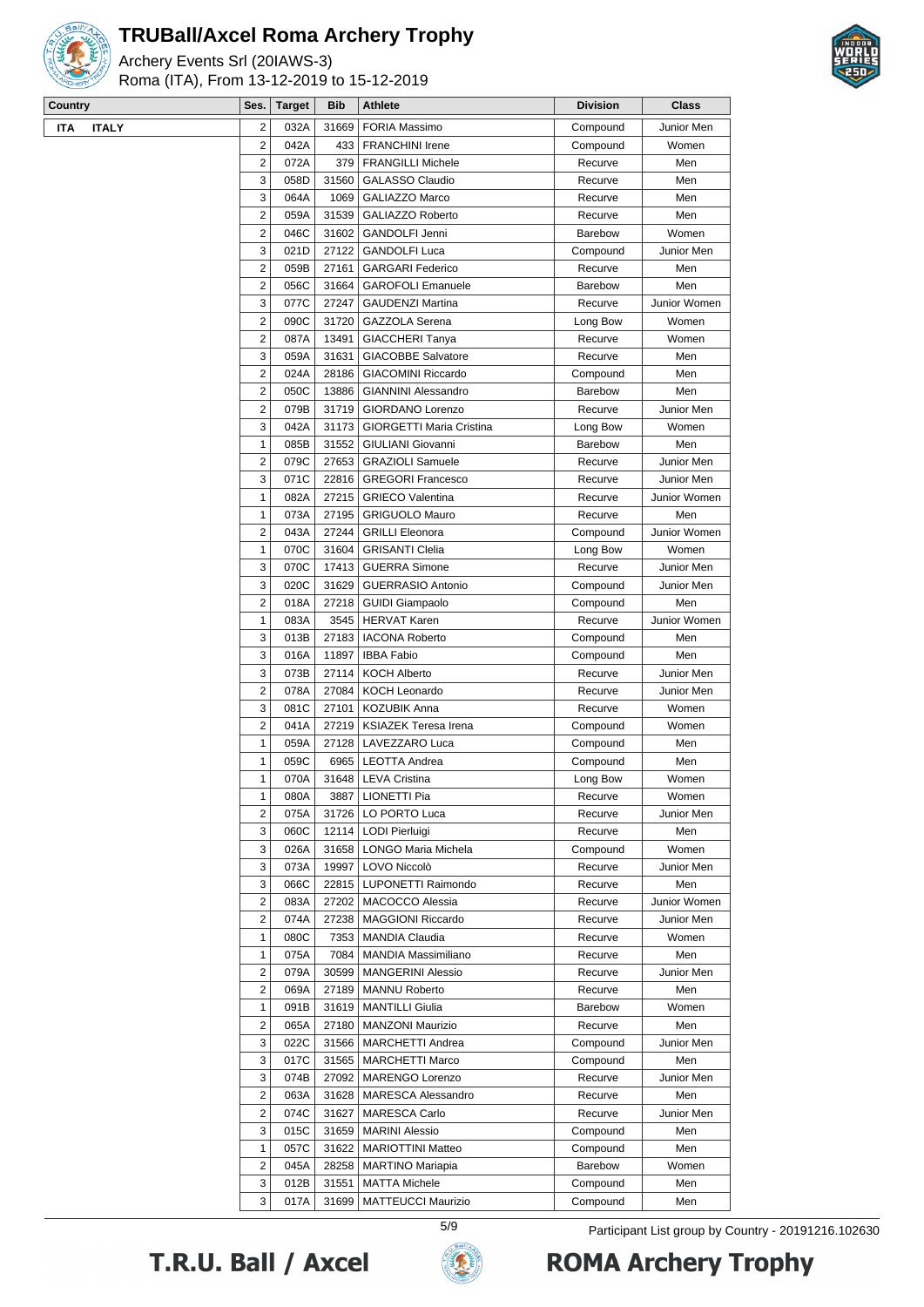

Archery Events Srl (20IAWS-3) Roma (ITA), From 13-12-2019 to 15-12-2019



| Country                    | Ses.                    | <b>Target</b> | <b>Bib</b> | Athlete                     | <b>Division</b> | Class        |
|----------------------------|-------------------------|---------------|------------|-----------------------------|-----------------|--------------|
| <b>ITALY</b><br><b>ITA</b> | 2                       | 074D          | 27178      | <b>MATTIA Sordini</b>       | Recurve         | Junior Men   |
|                            | $\mathbf{1}$            | 086B          | 31651      | <b>MAZZANTINI Mario</b>     | <b>Barebow</b>  | Men          |
|                            | 3                       | 020A          | 27121      | <b>MAZZEI Patrizio</b>      | Compound        | Junior Men   |
|                            | 3                       | 010A          | 31671      | <b>MEINI Luca</b>           | Compound        | Men          |
|                            | $\overline{2}$          | 040A          | 11948      | <b>MENEGOLI Elena</b>       | Compound        | Women        |
|                            | $\overline{2}$          | 051A          | 31613      | <b>MERLI Gianluca</b>       | <b>Barebow</b>  | Men          |
|                            | 3                       | 068C          | 31665      | <b>MICHELINI Davide</b>     | Recurve         | Men          |
|                            | 2                       | 048A          | 31548      | MIGLIANI Tiziana            | <b>Barebow</b>  | Women        |
|                            | 3                       | 060A          | 31685      | MIKHYLOVSKIY Mark           | Recurve         | Men          |
|                            | 2                       | 072B          | 31563      | <b>MINATI Augusto</b>       | Recurve         | Men          |
|                            | 3                       | 015A          | 16296      | <b>MIOR Viviano</b>         | Compound        | Men          |
|                            | $\overline{2}$          | 043C          | 31675      | <b>MOCCIA Andrea Nicole</b> | Compound        | Junior Women |
|                            | $\overline{2}$          | 061B          | 18874      | <b>MOLFESE Fabio</b>        | Recurve         | Men          |
|                            | $\overline{2}$          | 049C          | 31691      | <b>MOLINELLI Lorenzo</b>    | Barebow         | Men          |
|                            | 3                       | 069A          | 31689      | <b>MONALDI Gabriele</b>     | Recurve         | Junior Men   |
|                            | 2                       | 080A          | 27154      | <b>MONTANINO Luigi</b>      | Recurve         | Junior Men   |
|                            | 2                       | 062B          | 8044       | <b>MORELLO Marco</b>        | Recurve         | Men          |
|                            | 3                       | 041A          | 31577      | <b>MORETTI Alessandro</b>   | Long Bow        | Men          |
|                            | 3                       | 039A          | 31589      | <b>MORINI Alessandro</b>    | Barebow         | Men          |
|                            | $\overline{2}$          | 016A          | 27217      | <b>MOTTA Alessandro</b>     | Compound        | Men          |
|                            | 3                       | 059B          | 31724      | MUNAFO Antonino             | Recurve         | Men          |
|                            | 3                       | 018C          | 31574      | <b>MURGIA Matteo</b>        | Compound        | Men          |
|                            | $\overline{c}$          | 014B          | 31690      | <b>MUSELLI Cesare</b>       | Compound        | Men          |
|                            | 3                       | 067C          | 17656      | <b>MUSOLESI Federico</b>    | Recurve         | Men          |
|                            | 2                       | 027A          | 31534      | MUZZIOLI Andrea             | Compound        | Men          |
|                            | 2                       | 067A          | 31633      | NAPOLEONE Maurizio          | Recurve         | Men          |
|                            | 3                       | 079A          | 27152      | NARDINOCCHI Livia           | Recurve         | Women        |
|                            | 3                       | 062C          | 27151      | NARDINOCCHI Massimo         | Recurve         | Men          |
|                            | $\overline{c}$          | 057A          | 23978      | <b>NATI Marco</b>           | Barebow         | Men          |
|                            | 3                       | 038A          | 31564      | <b>NENCI Massimiliano</b>   | Barebow         | Men          |
|                            | $\overline{c}$          | 068A          | 5796       | <b>NESPOLI Mauro</b>        | Recurve         | Men          |
|                            | 3                       | 034B          | 31696      | NIOI Elena                  | Barebow         | Women        |
|                            | 1                       | 068B          | 31649      | <b>NOVELLI Alberto</b>      | Long Bow        | Men          |
|                            | 3                       | 033A          | 9517       | NOZIGLIA Cinzia             | <b>Barebow</b>  | Women        |
|                            | 2                       | 052B          | 31546      | <b>OLIVIERI Massimo</b>     | Barebow         | Men          |
|                            | $\mathbf{1}$            | 058A          | 4226       | <b>PAGNI Sergio</b>         | Compound        | Men          |
|                            | 3                       | 019A          | 13881      | PAGNONI Federico            | Compound        | Men          |
|                            | $\overline{\mathbf{c}}$ | 012A          | 31634      | <b>PALONI Maurizio</b>      | Compound        | Men          |
|                            | 2                       | 022A          | 31655      | PANICO Gennaro              | Compound        | Men          |
|                            | 2                       | 077A          | 27225      | PAOLI Alessandro            | Recurve         | Junior Men   |
|                            | 3                       | 065A          | 9069       | PASQUALUCCI David           | Recurve         | Men          |
|                            | $\overline{2}$          | 053A          | 28248      | PASTORELLI Michele          | Barebow         | Men          |
|                            | 3                       | 022A          | 27123      | PAULETTO Cristian           | Compound        | Junior Men   |
|                            | 2                       | 055C          | 31557      | PEDRETTI Daniele            | Barebow         | Men          |
|                            | 2                       | 049A          | 31569      | <b>PERICA Gilberto</b>      | Barebow         | Men          |
|                            | 2                       | 047A          | 1246       | PERNAZZA Cristina           | Barebow         | Women        |
|                            | $\mathbf{1}$            | 062A          | 31606      | PESERINI Martina            | Compound        | Junior Women |
|                            | 1                       | 067A          | 31605      | PESERINI Vincenzo           | Long Bow        | Men          |
|                            | 2                       | 030A          | 31656      | PICARDO Tommaso             | Compound        | Junior Men   |
|                            | 3                       | 079C          | 27171      | PINNA Debora                | Recurve         | Women        |
|                            | 3                       | 020B          | 27169      | PINNA Luca                  | Compound        | Junior Men   |
|                            | 3                       | 082C          | 31700      | PINNA Sara                  | Recurve         | Women        |
|                            | 3                       | 025A          | 31641      | PIRAS Elisabetta            | Compound        | Women        |
|                            | 1                       | 068A          | 8490       | PITTALUGA Fabio             | Long Bow        | Men          |
|                            | 2                       | 034A          | 27251      | PIZZUTI Francesca           | Compound        | Women        |
|                            | 1                       | 077A          | 27198      | POGNI Filippo               | Recurve         | Men          |
|                            | 3                       | 014A          | 7346       | POLIDORI Jacopo             | Compound        | Men          |
|                            | 2                       | 089A          | 31716      | POLONIATO Marina            | Recurve         | Women        |
|                            | 2                       | 023B          | 7072       | POMPEO Antonio              | Compound        | Men          |
|                            | 2                       | 026A          | 27682      | PONCHIARDI Andrea           | Compound        | Men          |
|                            | 1                       | 067D          | 9519       | PONTREMOLESI Marco          | Long Bow        | Men          |
|                            | 1                       | 066C          | 31630      | <b>PULISERTI Giuseppe</b>   | Long Bow        | Men          |
|                            |                         |               |            |                             |                 |              |

T.R.U. Ball / Axcel



6/9 Participant List group by Country - 20191216.102630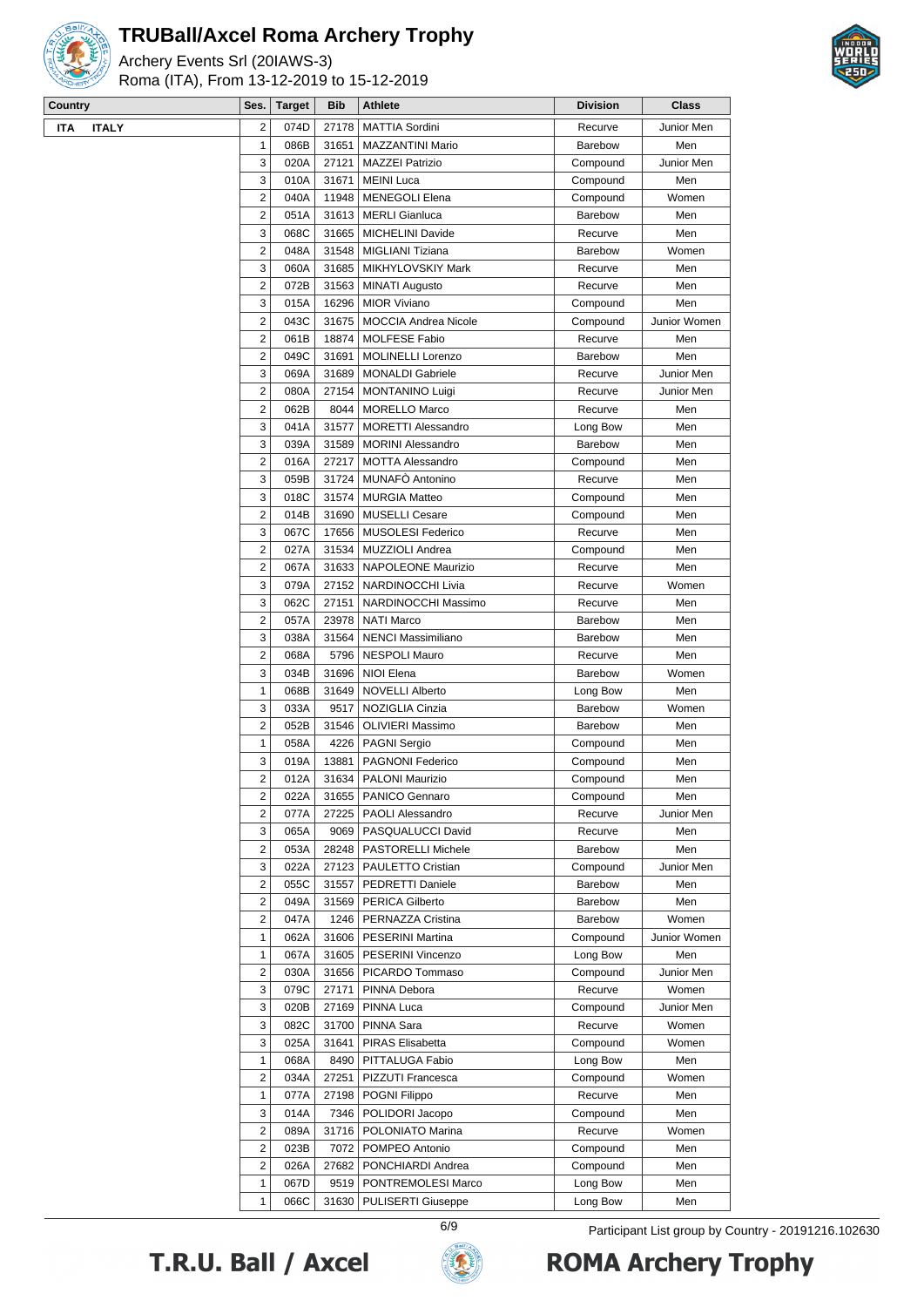

Archery Events Srl (20IAWS-3) Roma (ITA), From 13-12-2019 to 15-12-2019



| Country                    | Ses.                    | <b>Target</b> | <b>Bib</b> | Athlete                       | <b>Division</b> | Class        |
|----------------------------|-------------------------|---------------|------------|-------------------------------|-----------------|--------------|
| <b>ITALY</b><br><b>ITA</b> | $\mathbf{1}$            | 073C          | 12645      | <b>QUATTROCCHI Edoardo</b>    | Recurve         | Men          |
|                            | 3                       | 013A          | 27407      | <b>RAFFOLINI Daniele</b>      | Compound        | Men          |
|                            | $\overline{2}$          | 071A          | 31054      | <b>RALLI Paolo</b>            | Recurve         | Men          |
|                            | $\overline{2}$          | 077C          | 31555      | <b>RAMPON Emiliano</b>        | Recurve         | Junior Men   |
|                            | $\overline{2}$          | 029B          | 27243      | RANDAZZO Fabio                | Compound        | Junior Men   |
|                            | $\overline{2}$          | 073A          | 31570      | <b>RASILE Angelo</b>          | Recurve         | Men          |
|                            | $\overline{2}$          | 089C          | 16298      | REBAGLIATI Chiara             | Recurve         | Women        |
|                            | 3                       | 026C          | 13488      | <b>RET Sara</b>               | Compound        | Women        |
|                            | 3                       | 065C          | 31707      | RICCIERI Andrea               | Recurve         | Men          |
|                            | $\overline{2}$          | 093A          | 31542      | RINALDI Alessandro            | Long Bow        | Men          |
|                            | 3                       | 070B          | 31616      | ROCCHI Francesco              | Recurve         | Junior Men   |
|                            | 3                       | 076A          | 20002      | ROLANDO Aiko                  | Recurve         | Junior Women |
|                            | $\overline{2}$          | 019A          | 28159      | RONCHI Alessandro             | Compound        | Men          |
|                            | $\mathbf{1}$            | 063D          | 3542       | <b>RONER Elisa</b>            | Compound        | Women        |
|                            | $\overline{2}$          | 082A          | 31618      | ROSATI Ludovica               | Recurve         | Junior Women |
|                            | $\overline{2}$          | 084A          | 27760      | <b>ROSSI</b> Giulia           | Recurve         | Junior Women |
|                            | $\overline{2}$          | 058C          | 31620      | <b>RUDONI Alessio</b>         | <b>Barebow</b>  | Men          |
|                            | 3                       | 042C          | 17860      | SACCHETTI Paola               | Long Bow        | Women        |
|                            | $\mathbf{1}$            | 078A          | 20803      | <b>SANTI Matteo</b>           | Recurve         | Junior Men   |
|                            | 3                       | 011C          | 12309      | <b>SARTORELLO Manuel</b>      | Compound        | Men          |
|                            | 3                       | 067A          | 12654      | <b>SCALELLA Lorenzo</b>       | Recurve         | Men          |
|                            | $\mathbf{1}$            | 067B          | 31623      | <b>SCANCELLA Giuliano</b>     | Long Bow        | Men          |
|                            | 3                       | 020D          | 27170      | SCARAMUZZA Edoardo            | Compound        | Junior Men   |
|                            | $\mathbf{1}$            | 067C          | 31561      | SCARAMUZZA Vincenzo           | Long Bow        | Men          |
|                            | $\overline{2}$          | 046A          | 31567      | <b>SCARFOGLIO Delia</b>       | Barebow         | Women        |
|                            | 3                       | 072A          | 27100      | <b>SCUTIGLIANI Luca</b>       | Recurve         | Junior Men   |
|                            | $\overline{2}$          | 021A          | 7079       | <b>SEIMANDI Giuseppe</b>      | Compound        | Men          |
|                            | 3                       | 064C          | 9239       | <b>SERI Marco</b>             | Recurve         | Men          |
|                            | $\overline{2}$          | 020B          | 28207      | SIGNORINI Maurizio            | Compound        | Men          |
|                            | $\overline{2}$          | 011A          | 10274      | SIMONELLI Alberto             | Compound        | Men          |
|                            | $\overline{2}$          | 064A          | 31639      | SINGH Daya                    | Recurve         | Men          |
|                            | $\overline{2}$          | 017A          | 31660      | <b>SOLETTI Trieste</b>        | Compound        | Men          |
|                            | 3                       | 024A          | 2681       | <b>SPANU Ilaria</b>           | Compound        | Women        |
|                            | 3                       | 071B          | 27187      | <b>SPARNACCINI Francesco</b>  | Recurve         | Junior Men   |
|                            | $\mathbf{1}$            | 074A          | 31572      | <b>SPASIUC Florin Nicolae</b> | Recurve         | Men          |
|                            | 3                       | 032C          | 7192       | <b>STROBBE Eleonora</b>       | Barebow         | Women        |
|                            | $\overline{2}$          | 013D          | 13085      | <b>SUT Jesse</b>              | Compound        | Men          |
|                            | 3                       | 025D          |            | 31722   TEMPERINI Tiziana     | Compound        | Women        |
|                            | 3                       | 060B          | 27090      | <b>TODERI Andrea</b>          | Recurve         | Men          |
|                            | 3                       | 021B          | 27164      | <b>TODESCO Filippo</b>        | Compound        | Junior Men   |
|                            | $\overline{\mathbf{c}}$ | 035A          | 11092      | <b>TONIOLI Marcella</b>       | Compound        | Women        |
|                            | $\overline{2}$          | 091C          | 31586      | <b>TOSI Marisa</b>            | Long Bow        | Women        |
|                            | $\overline{2}$          | 061A          | 20328      | <b>TRAVISANI Stefano</b>      | Recurve         | Men          |
|                            | $\mathbf{1}$            | 076C          | 31653      | <b>TROMBIN Federico</b>       | Recurve         | Men          |
|                            | 3                       | 023A          | 27124      | <b>TUZI Marianna</b>          | Compound        | Junior Women |
|                            | $\overline{2}$          | 044C          | 31583      | VACCHETTI Marta               | Compound        | Junior Women |
|                            | $\overline{\mathbf{c}}$ | 080B          | 31703      | <b>VAGLIETTI Alberto</b>      | Recurve         | Junior Men   |
|                            | $\overline{\mathbf{c}}$ | 013A          | 28163      | <b>VAIA Franco</b>            | Compound        | Men          |
|                            | 3                       | 069B          | 31635      | <b>VALENTE Lorenzo</b>        | Recurve         | Junior Men   |
|                            | $\overline{2}$          | 019B          | 27233      | <b>VALENTE Luca</b>           | Compound        | Men          |
|                            | $\mathbf{1}$            | 091C          | 18703      | VANNINI Sabrina               | Barebow         | Women        |
|                            | $\overline{2}$          | 054D          | 31637      | VASTA Massimiliano            | Barebow         | Men          |
|                            | $\overline{2}$          | 092A          | 31645      | <b>VENTURI Paolo</b>          | Long Bow        | Men          |
|                            | $\mathbf{1}$            | 087B          | 15913      | <b>VICINI Davide</b>          | Barebow         | Men          |
|                            | 2                       | 036A          | 20330      | VIRGILIO Maria Andrea         | Compound        | Women        |
|                            | 3                       | 010B          | 31705      | <b>VOLI Antonio</b>           | Compound        | Men          |
|                            | $\overline{\mathbf{c}}$ | 032C          | 31663      | <b>VOLI Francesco Matteo</b>  | Compound        | Junior Men   |
|                            | $\overline{\mathbf{c}}$ | 060B          | 31547      | <b>ZACCAGNINI Tonino</b>      | Recurve         | Men          |
| <b>KOREA</b><br>KOR        | 3                       | 024D          | 31694      | CHO Su A                      | Compound        | Women        |
|                            | 3                       | 081B          | 11717      | KANG Chae Young               | Recurve         | Women        |
|                            | 3                       | 080B          | 17522      | KIM Chaeyun                   | Recurve         | Women        |
|                            | 3                       | 079B          | 22398      | <b>KIM Surin</b>              | Recurve         | Women        |
|                            |                         |               |            |                               |                 |              |

T.R.U. Ball / Axcel



7/9 Participant List group by Country - 20191216.102630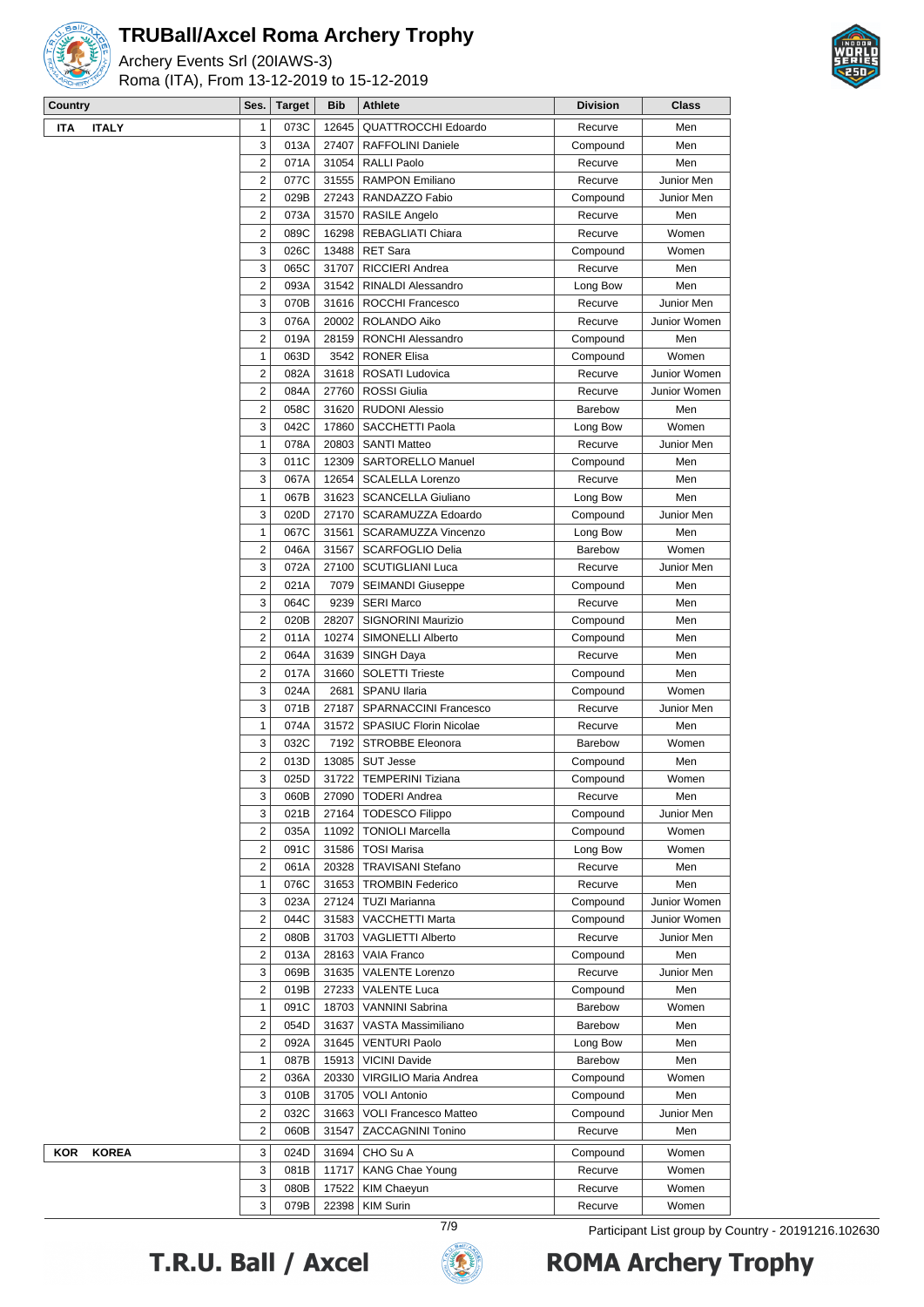

Archery Events Srl (20IAWS-3) Roma (ITA), From 13-12-2019 to 15-12-2019



| Country    |                     | Ses.                | <b>Target</b> | <b>Bib</b>    | <b>Athlete</b>                                    | <b>Division</b>      | Class                 |
|------------|---------------------|---------------------|---------------|---------------|---------------------------------------------------|----------------------|-----------------------|
| <b>KOR</b> | <b>KOREA</b>        | 3                   | 024B          | 15487         | <b>KIM Yunhee</b>                                 | Compound             | Women                 |
|            |                     | 3                   | 082B          | 14081         | SIM Yeji                                          | Recurve              | Women                 |
|            |                     | 3                   | 025B          | 20113         | SO Chaewon                                        | Compound             | Women                 |
|            |                     | 3                   | 026B          | 17349         | SONG Yun Soo                                      | Compound             | Women                 |
| <b>LUX</b> | <b>LUXEMBOURG</b>   | 2                   | 034C          | 7376          | DIAKOVA Viktoriia                                 | Compound             | Women                 |
| MAC        | <b>MACAU, CHINA</b> | 2                   | 057B          | 31549         | <b>PENG Dechuan</b>                               | <b>Barebow</b>       | Men                   |
| MAR        | <b>MOROCCO</b>      | 3                   | 061D          | 18880         | <b>BOUBRAHMI Naoufal</b>                          | Recurve              | Men                   |
|            |                     | 3                   | 060D          | 11422         | EL BENNAYE Youssef                                | Recurve              | Men                   |
| <b>MAS</b> | <b>MALAYSIA</b>     | 3                   | 040B          | 31576         | <b>BIN SAMSOR Mohd Fadzli</b>                     | Barebow              | Men                   |
|            |                     | 3                   | 042B          | 31652         | <b>BINTI SULAIMAN Norliana</b>                    | Long Bow             | Women                 |
|            |                     | 2                   | 093D          | 31562         | MUHAMMAD AKRAM Amir Syarif                        | Long Bow             | Men                   |
|            |                     | $\overline{2}$      | 046B          | 31681         | SULAIMAN Norliana                                 | <b>Barebow</b>       | Women                 |
| <b>MNE</b> | <b>MONTENEGRO</b>   | 3                   | 068B          | 22280         | <b>BOLJEVIC Milos</b>                             | Recurve              | Men                   |
|            |                     |                     |               |               |                                                   |                      |                       |
| <b>NED</b> | <b>NETHERLANDS</b>  | 1                   | 074C          | 20725         | <b>BAKKER Willem</b>                              | Recurve              | Men                   |
|            |                     | 2                   | 083C          | 8906          | <b>BAYARDO Gabriela</b>                           | Recurve              | Women                 |
|            |                     | 2                   | 039B          | 4023          | DE LAAT Sanne                                     | Compound             | Women<br>Junior Women |
|            |                     | 3                   | 077B          | 27252         | <b>DESOUSA Giselle</b>                            | Recurve              |                       |
|            |                     | 2                   | 016D          | 1914          | <b>ELZINGA Peter</b>                              | Compound             | Men<br>Women          |
|            |                     | 2<br>2              | 039A          | 12972         | <b>ELZINGA Vanessa</b>                            | Compound             |                       |
|            |                     | $\overline{2}$      | 017D<br>018D  | 22464<br>6998 | <b>PATER Sil</b><br><b>SCHLOESSER Mike</b>        | Compound<br>Compound | Men<br>Men            |
|            |                     | $\overline{2}$      | 040B          | 6999          | <b>VERMEULEN Jody</b>                             | Compound             | Women                 |
|            |                     |                     |               |               |                                                   |                      |                       |
| <b>NOR</b> | <b>NORWAY</b>       | 3                   | 036B          | 31686         | <b>BERGET Stig Gøran</b>                          | Barebow              | Men                   |
|            |                     | 2                   | 026D          | 2634          | <b>FAUGSTAD Anders</b>                            | Compound             | Men                   |
|            |                     | 3<br>$\overline{2}$ | 064D          | 31714         | <b>HARVEG Hans-Petter</b>                         | Recurve              | Men                   |
|            |                     |                     | 095C          | 15937         | PAHLM Per Ivar                                    | Long Bow             | Men                   |
| <b>POR</b> | <b>PORTUGAL</b>     | 2                   | 024D          | 26720         | <b>MENDES COSTA Bruno Americo</b>                 | Compound             | Men                   |
| ROU        | <b>ROMANIA</b>      | 3                   | 023B          | 20596         | <b>ALBU Stefana</b>                               | Compound             | Junior Women          |
|            |                     | 2                   | 087B          | 30301         | CATAVEI Andrada                                   | Recurve              | Women                 |
| <b>RUS</b> | <b>RUSSIA</b>       | 1                   | 063A          | 8321          | <b>AVDEEVA Natalia</b>                            | Compound             | Women                 |
|            |                     | 2                   | 042C          | 6876          | <b>BALZHANOVA Viktoria</b>                        | Compound             | Women                 |
|            |                     | 2                   | 027B          | 19349         | <b>BASHKIREV Alexey</b>                           | Compound             | Men                   |
|            |                     | 2                   | 011D          | 13090         | <b>BULAEV Anton</b>                               | Compound             | Men                   |
|            |                     | 2                   | 015D          | 27023         | <b>DEMAKOV lurii</b>                              | Compound             | Men                   |
|            |                     | 2                   | 086C          | 22368         | KIRIENKO Veronika                                 | Recurve              | Women                 |
|            |                     | $\overline{2}$      | 069B          | 31611         | <b>KOTOV Andrev</b>                               | Recurve              | Men                   |
|            |                     | 2                   | 028C          | 18139         | <b>KRYLOV Pavel</b>                               | Compound             | Men                   |
|            |                     | 2<br>2              | 029D<br>028B  | 31079         | KUKUSHKIN Ivan                                    | Compound             | Junior Men<br>Men     |
|            |                     | 1                   | 064A          | 13091         | 31612   MALTSEV Artyom<br><b>MIKHALCHUK Elena</b> | Compound<br>Compound | Women                 |
|            |                     | 2                   | 093B          | 11929         | PODDEVALIN Mikhail                                | Long Bow             | Men                   |
|            |                     | 2                   | 038C          | 13577         | SAVENKOVA Alexandra                               | Compound             | Women                 |
|            |                     | 2                   | 047C          | 31609         | SHEKHTMAN Yuliya                                  | Barebow              | Women                 |
|            |                     | 2                   | 087C          | 17687         | TIMOFEEVA Evgeniia                                | Recurve              | Women                 |
|            |                     | 2                   | 060D          | 3163          | TSYBIKZHAPOV Aldar                                | Recurve              | Men                   |
|            |                     | 2                   | 092B          | 13873         | <b>TSYBIKZHAPOV Oleg</b>                          | Long Bow             | Men                   |
|            |                     | 1                   | 087C          | 18698         | ZALIVAKIN Aleksandr                               | Barebow              | Men                   |
|            |                     | $\overline{2}$      | 030D          |               | 31610   ZHULIN Ivan                               | Compound             | Junior Men            |
| <b>SLO</b> | <b>SLOVENIA</b>     | 3                   | 067B          | 15574         | <b>ARNEZ Luka</b>                                 | Recurve              | Men                   |
|            |                     | 2                   | 066B          | 13783         | <b>BIZJAK Rok</b>                                 | Recurve              | Men                   |
|            |                     | 2                   | 043D          | 31247         | DEJAK Adriana                                     | Compound             | Junior Women          |
|            |                     | 1                   | 063B          | 7117          | <b>ELLISON Toja</b>                               | Compound             | Women                 |
|            |                     | 1                   | 083C          | 3567          | <b>FERS</b> Spela                                 | Recurve              | Junior Women          |
|            |                     | 2                   | 051C          | 31614         | <b>FROHLICH Iztok</b>                             | Barebow              | Men                   |
|            |                     | 1                   | 075B          | 11964         | HABJAN MALAVASIC Den                              | Recurve              | Men                   |
|            |                     | 2                   | 032B          | 23132         | <b>JEVSNIK Tim</b>                                | Compound             | Junior Men            |
|            |                     | 2                   | 025C          | 11908         | <b>MODIC Stas</b>                                 | Compound             | Men                   |
|            |                     | 2                   | 044D          | 20319         | PAJK Aneja                                        | Compound             | Junior Women          |
|            |                     | 2                   | 078B          | 15129         | RAVNIKAR Ziga                                     | Recurve              | Junior Men            |

T.R.U. Ball / Axcel



8/9 **Participant List group by Country - 20191216.102630**